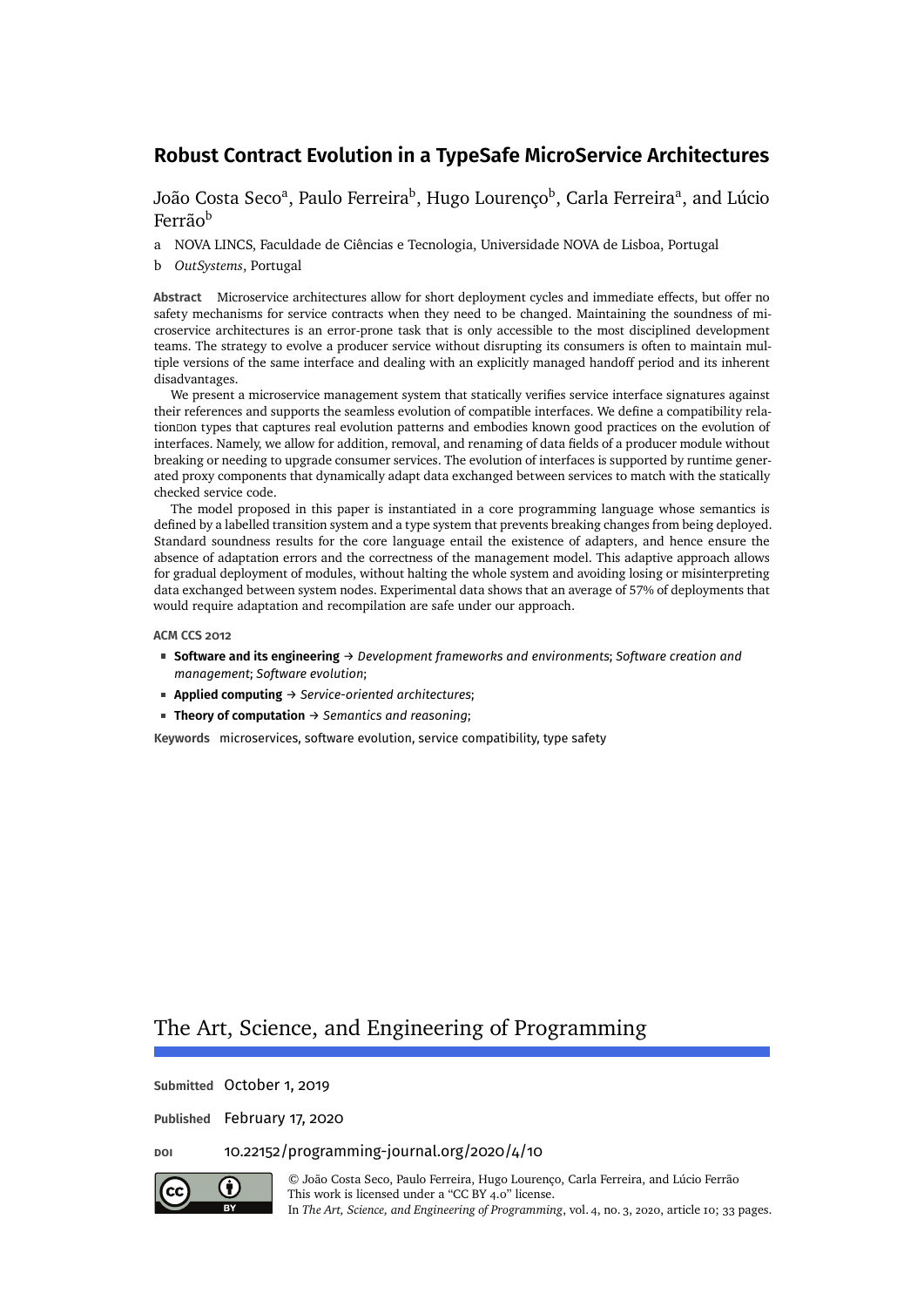### **1 Introduction**

Development speed of microservice-based architectures is very attractive from the perspective of agile software development and evolution methodologies. The increased module isolation provided by microservices allows for completely independent tracks of deployment, heterogeneous technological choices, greater team focus, and increased productivity. Microservices mitigate many challenges of the development process of monolithic systems where releasing a new feature or a patch may need to wait for a stable synchronization point in time. Large monolithic applications also have significant system-wide downtime intervals which disappear when using microservices.

In loosely-coupled structures, such as microservice architectures, the effects of deploying new implementations (i.e. versions) are immediate, ideal to support fast changing systems with high availability requirements [\[2,](#page-28-0) [5\]](#page-28-1). Hence, maintenance tasks that only concern one module (e.g. bug fixing, local optimizations, refactoring) can be addressed efficiently, independently, in parallel, and in shorter evolution cycles, thus increasing the overall development and deployment speed. Note, that although microservices can be seen as SOA, they are at the end of the spectrum of SOA with a huge push for loosely-coupled services. As a consequence, microservices avoid relying on a predefined enterprise-service-bus interaction protocol, as is common with *standard* SOA services.

One important downside, that often shadows the benefits of using microservicesbased architectures, is the introduction of multiple unchecked failure points. Contract management and service integration become exponentially more difficult with the increasing number of independent services and their interactions [\[19\]](#page-29-0). In all modular structures, collaborating parties must agree on a contract or interface to operate on. In service contracts, syntactic or semantic changes are usually silent as services evolve separately and contracts are not usually formally specified or even documented. Without explicit verification of contracts at deployment time the only symptoms that the system is broken are runtime errors or unexpected behaviours. New contract management methods, that include fine-grained ownership models for services, defining responsibilities of teams over modules, are needed to keep everything in sync and evolve seamlessly. Having a common specification for service contracts is paramount, allowing for the safety of service-based architectures to be checked *a priori* [\[9,](#page-28-2) [38\]](#page-31-0).

Checking a system as a whole gives little information about the semantics of deployment actions, that define partial changes in system semantics. Pragmatic and successful, yet costly, strategies to evolve microservice architectures rely on keeping multiple versions of the APIs and explicitly adapting and redirecting new service implementations [\[22,](#page-30-0) [23\]](#page-30-1). In this context, sophisticated mechanisms are needed to coordinate service consumers (caller) and service producers (callee) to match versions on both ends, usually distinguished by different URIs (cf. Netflix's Eureka system [\[28\]](#page-30-2)). Safety of the evolution is a software engineering challenge which would greatly benefit from automatic tools that can deal with trivial situations where changes are harmless but critical under strict policies, and alert the developers when unsafe deployments are requested. We present a microservice management system that is based on statically checked service interfaces, a flexible exchange format (cf. JSON), and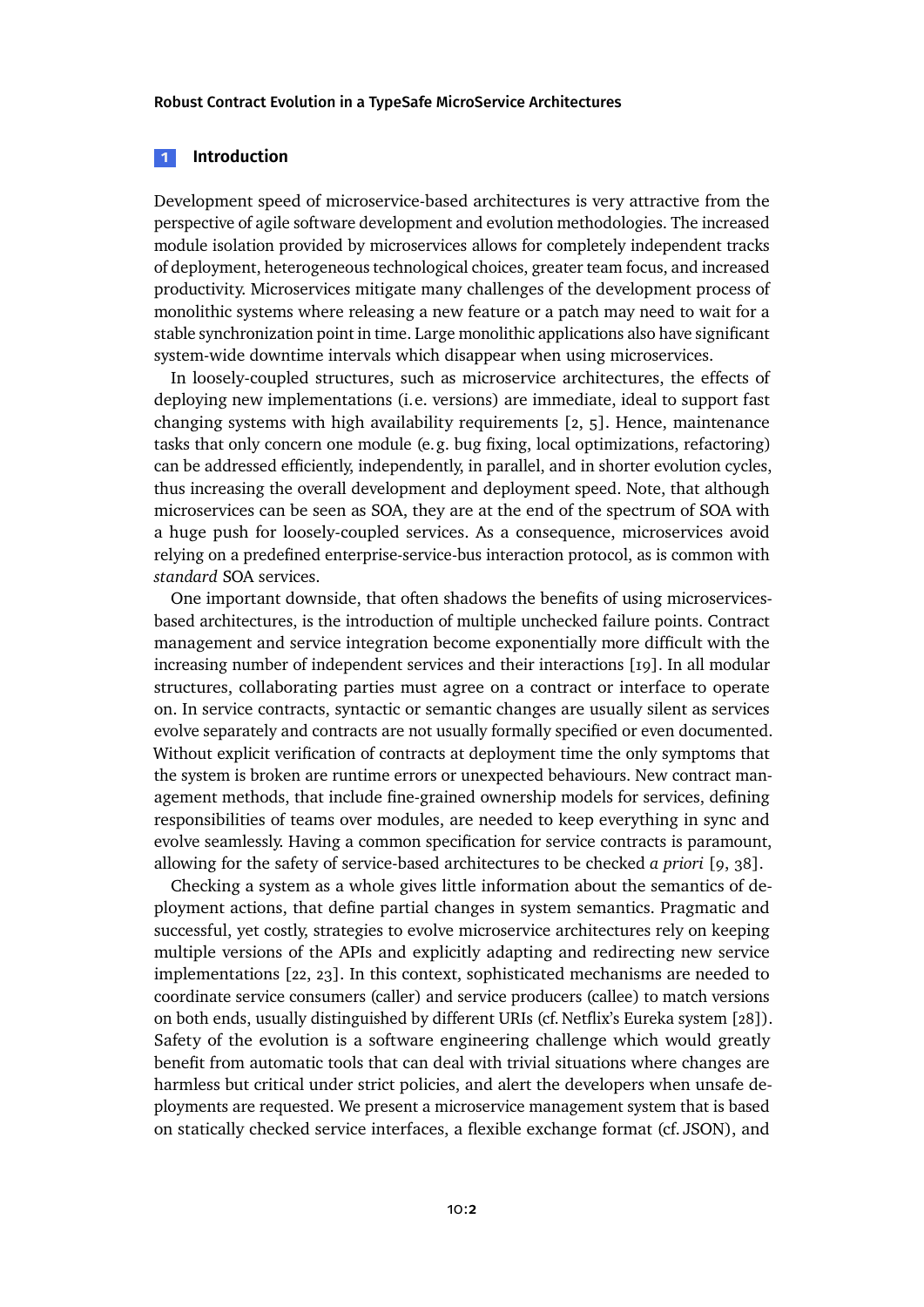the automatic generation of proxy (adapter) components. This system is inspired by integrated lifecycle management systems in high-level development platforms. Our reference examples include implementations of the Open Service Broker API [\[17\]](#page-29-1), like Kubernetes or Cloud Foundry, the Eureka system [\[28\]](#page-30-2), and the low-code OutSystems Platform component Service Center [\[30\]](#page-30-3), that mechanically check and manage the deployment of system components. Such platforms operate mainly on service level meta-information, like module version identifiers and API descriptions, to establish the safety of deployments present in monolithic systems. We build on the observation that a new model for such environments that takes advantage of the generic meta-information on services already in place and uses extended type-based interface information is capable of ensuring the safety of deployment operations.

We develop a language-based approach using a core programming language, a labelled transition system, and a type system to express the static and dynamic semantics of the system. Our type system ensures the safety of the systems' operations given a set of lightweight checks performed at deployment time. The verification of evolution steps comes in line with other works that type and check unforeseen programming steps [\[31\]](#page-30-4) and reconfiguration actions [\[34\]](#page-31-1) in running systems. The transitions captured in our model include internal service computations, communication between services, and deployment operations. Our type system is parametric on a signature-based compatibility relation on service contracts, and we foresee that it can be extended to richer semantic contracts.

In our setting, we require that meta-information about the service interfaces is provided by each development environment, and that there is a runtime support system, on every consumer module, for a companion microservice or component that is equipped with adapter code (proxies) for each one of its producer services, intersecting and adapting all the service calls. The proxy creation mechanism uses the available meta-information (deployment label and runtime type information) to automatically update the proxy components when needed, following a specific one-to-one protocol between producer and consumer services. We formally guarantee that modifications to type definitions in a producer module do not have immediate impact on the whole system by requiring a global downtime, while ensuring that no new data is ever lost. For instance, when a consumer and producer services agree on a type definition for an endpoint, provided by a given third module, their existing service implementations continue to work correctly if that type definition evolves, using old versions of the type, without loosing any new data. Default values are used when needed. Notice, that we focus on the evolution of signatures for microservices as these are often tagged as breaking changes and are harder to address. The addition of new services, or the updating of existing ones are base operations in our typed model. Overall, the soundness of the typing discipline formally implies that deployments of "compatible" modules do not disrupt the system.

Our research goal is to determine if it is possible to evolve a microservice architecture while ensuring their soundness and avoiding heavy processes of adaptation and redeploying of services. We show that the automatic adaptation provided by our model makes it possible to avoid costly synchronization interactions between the deployment of different modules. We prioritised the automation of deployments over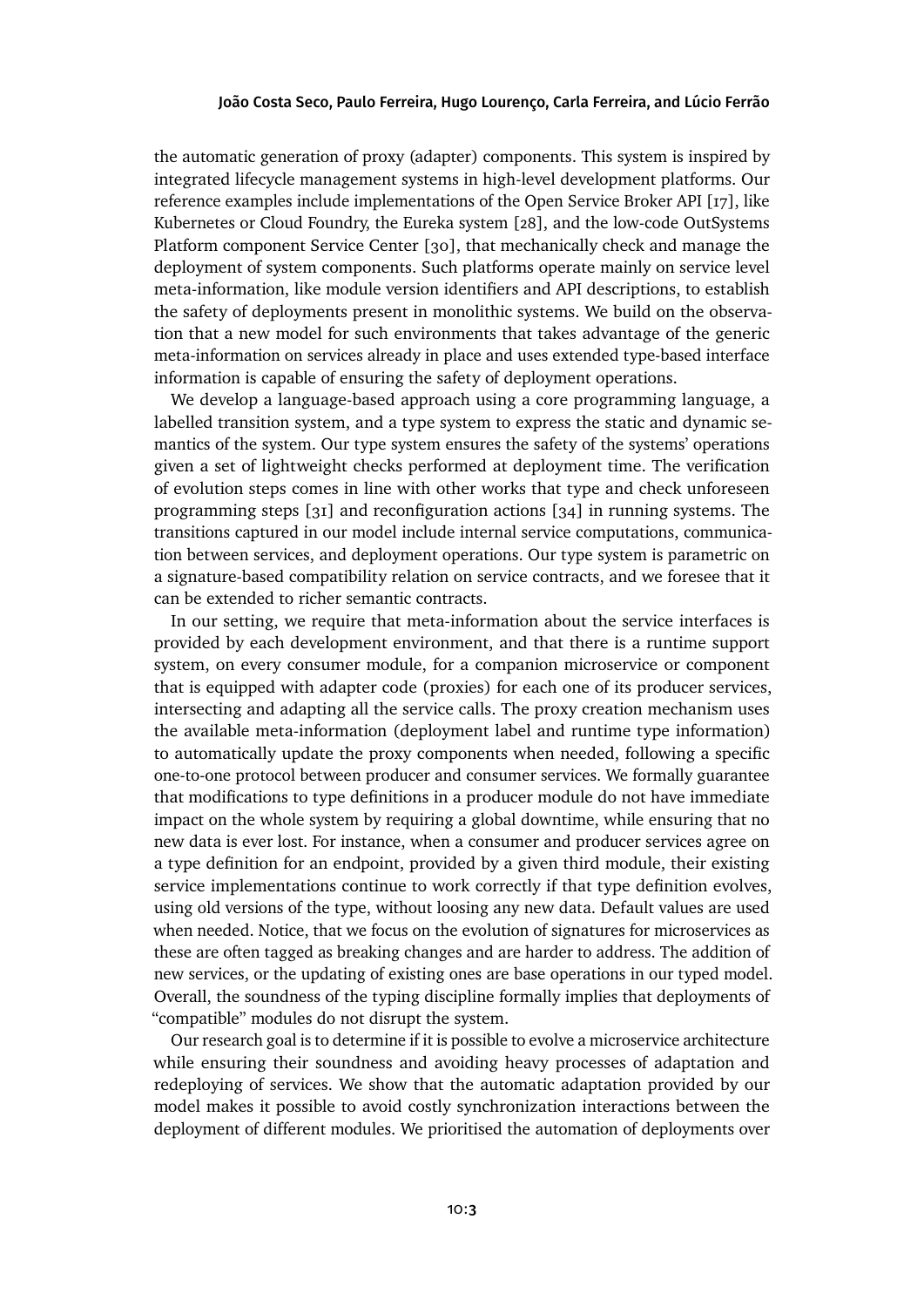the use of richer contracts (e.g. , pre- and post-conditions). Such requirements are left for future developments as they are fairly orthogonal to our base approach and would require a non-trivial extension to the compatibility relation and to integrate an SMT solver in our signature checking algorithm.

Our framework is inspired by the programming model of the OutSystems Platform, a low-code platform based on visual languages, for the development of enterprisegrade mobile and web applications that abstracts and manages most of the technical details of deploying and maintaining cloud-based data-centric applications. The results of this paper lay the ground for future versions of the platform that automatically and seamlessly will distribute programming modules using microservices instead of heavyweight web containers.

In summary, the contributions of this paper are the following:

- A model for an integrated lifecycle management system targeting a microservices infrastructure;
- A compatibility relation on service contracts, based on real traces of evolution, that ensures that it is always possible to generate adapter code for values of compatible types;
- An adaptation protocol flexible enough to transfer data between different (but compatible) versions of services without losing data [\(lemma 6\)](#page-21-0);
- A semantics for a microservice management system whose operations include remote calls between services, deployment and undeployment of services;
- A type based structuring discipline for microservices, and a corresponding lightweight preflight check procedure for deployment operations. The type soundness result [\(theorem 1\)](#page-21-1) certifies the safety of the deployment operations.

The remainder of the paper is organized as follows. In [section 2](#page-3-0) we describe the architecture of the system, while [section 3](#page-5-0) introduces a running example to illustrate our compatibility relation. We next describe how the service-based architecture may evolvein [section 4](#page-8-0) and how services adapt. In section  $\overline{5}$  we describe the core language, followed by its type system in [section 6,](#page-12-0) and deploy semanticsin [section 7.](#page-16-0)In [section 8](#page-19-0) we present our formal results, including the soundness of the type system. We conclude the paper by evaluating the impact of the approach, discussing related work and presenting some final remarks.

## <span id="page-3-0"></span>**2 System Architecture and Overview**

We design the architecture of our microservice management system as depicted in [figure 1.](#page-4-0) The central component in the system, the *global deployment manager*, establishes the connection between different development environments, each one capable of deploying new versions of several services, and each service potentially using different languages and development technologies. We build our design on some characteristics of the runtime support system: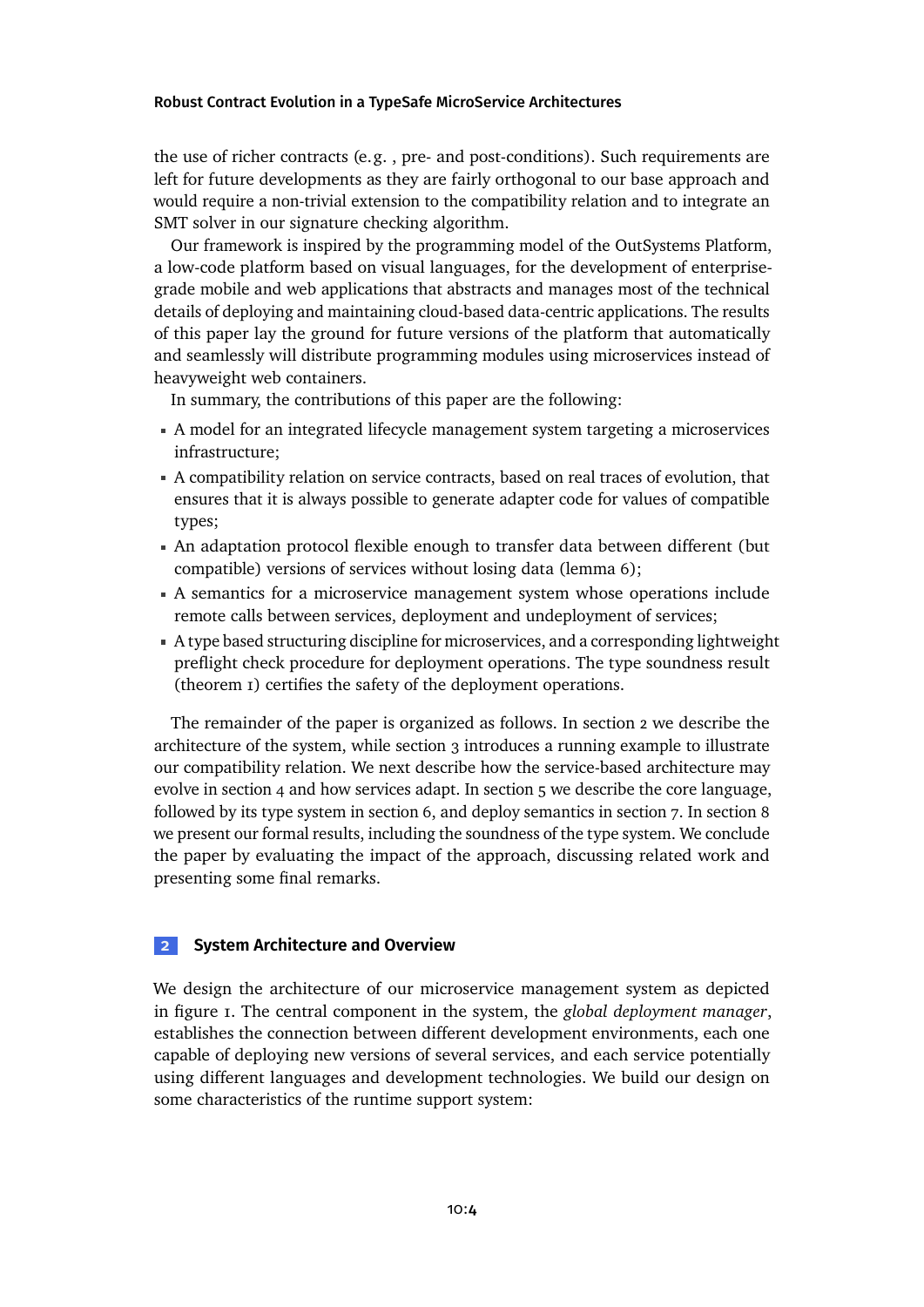<span id="page-4-0"></span>

**Figure 1** A centralized control and a distributed runtime

- We assume that microservices are specified using a common contract specification language to express module/service interfaces. This description is a crucial input for the *global deployment manager* and is embodied in our core model by the type description of a service.
- A second assumption to our formal results is that modules fulfil their contracts. This is only possible if developers certify their code against the prescribed contracts. Code certification is achievable at different levels with tests or more formally, using some Hoare-like, logic-based, certification tools.
- A fundamental technical assumption is that we can automatically generate and inject adapter components (proxies) into generic service implementations to transform received and transmitted data. This goal is attainable by manipulating the virtualised images of microservices at the network configuration level and interspersing proxies on every request and response. Proxies are instantiated in our model by the function defined in [section 7,](#page-16-0) [figure 8.](#page-18-0)
- Lastly, to ensure our last result on the preservation of unknown data across services [\(lemma 6\)](#page-21-0), we require that modules use support for datatypes that preserve unknown fields in the interface, like opaque and unmarshaled data. This data must be preserved in all internal module computations. This is can be achieved by using special data handling layers and libraries, or by using dynamically typed languages like Javascript or Python that treat extra fields in objects blindly. Lowcode platforms that compile for mainstream languages and frameworks, such as the OutSystems platform, can easily incorporate this layer into the generated applications. If such mechanism is not available there are no guaranties that data is preserved independently of the data schema and versions used.

Our technical developments include a description language (types) for service interfaces and a single core language to define all module implementations. We then define a compositional property for the system's well-formedness, which corresponds to typechecking all modules against the globally known type signatures of its services. Our semantics is instrumented to deal with unknown values and to generate proxies on demand. In this way we satisfy all the properties above in a core model.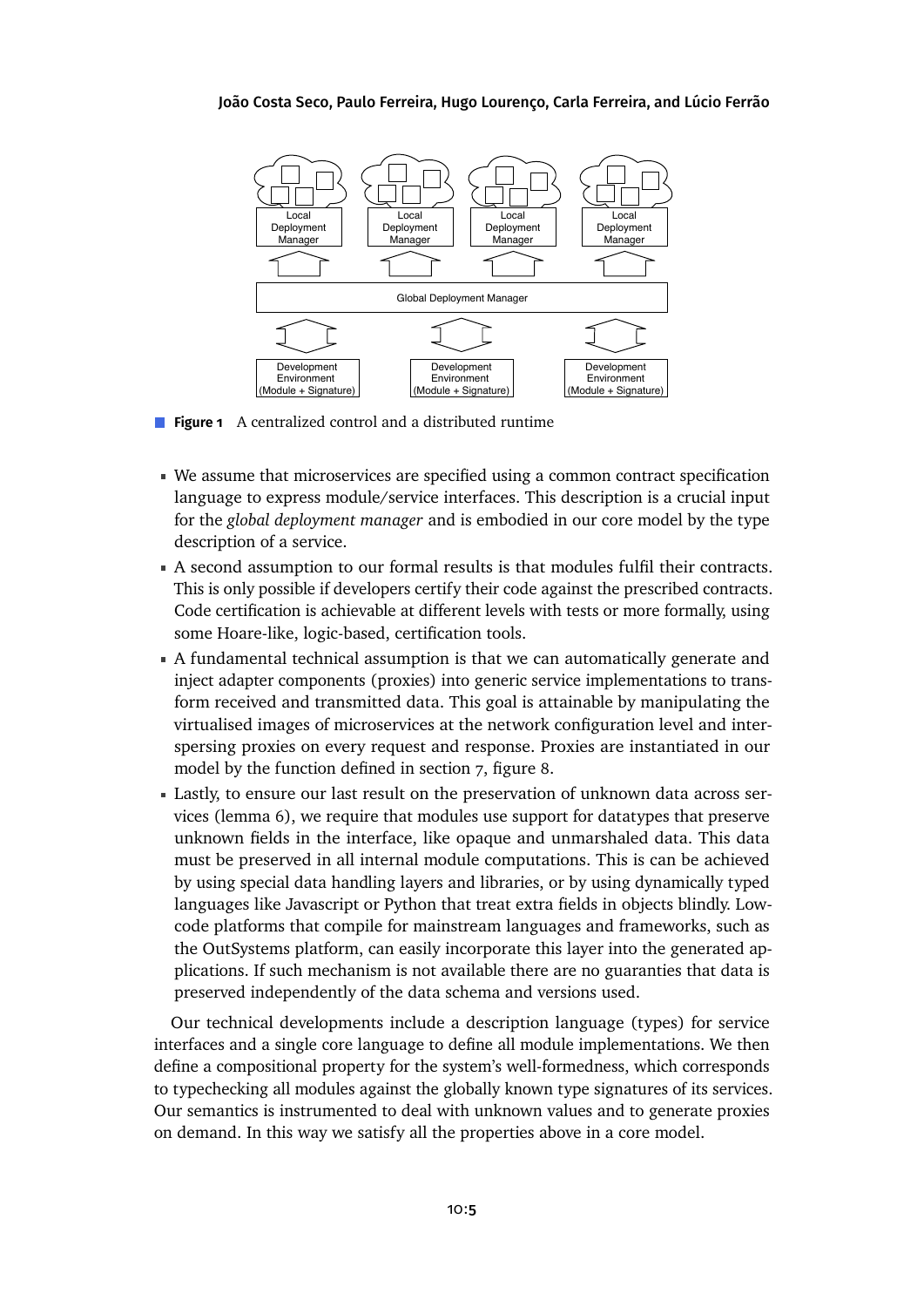We design the *global deployment manager* to receive requests for the deployment of sets of modules (compilation units) to microservice containers and to check their compatibility with known deployed services as a precondition to their deployment. If a deployment request is deemed compatible with all running services, the operation proceeds in coordination with the local deployment managers, instantiated by extended instances of kubernetes or similar services. Atomicity of deployments must be coordinated by global and local deployment managers. The practical details of this coordination is out of the scope of this paper.

The *global deployment manager* also acts as a registry service (as Eureka system [\[28\]](#page-30-2)), maintaining meta-information about the signatures of all deployed services (types). If all deployment operations are channelled by such a component, where compatibility is ensured step by step, our system guarantees that no mismatch exists between expected and supplied service interfaces. Deployed microservices communicate amongst each other through said proxies, which are managed by the *global deployment manager*. Services are initially deployed without any proxy installed, as proxies are generated on demand when the first communication between corresponding services happens. We believe that there is a negligible overhead in this lazy instantiation method. Basically, on every communication there is information about the agreed version, and the handshake protocol leads in some cases to a proxy update, whose cost is always attributed to the deployment of one module.

The *local deployment managers* are off-the-shelf components that are the actual executors of deployment actions, coordinating with the *global deployment manager* to achieve the atomicity of deployments.

The *development environments* represent instances of standard tools, that maintain and communicate the known service interfaces in every deployment operation. In our current solution, it's the responsibility of the developer to plan the deployment of groups of modules that are deemed safe. The algorithm that automatically determines the minimal set of services to be updated is a basic analysis on the dependency graph of a modified module. It is out of the focus of this paper and is left for future work.

Our model is instantiated in a core programming language that captures the definition and evolution of a system of communicating microservices. The interface and behaviour of each service is defined by a module. Modules contain a set of definitions (exports) and static references to other modules (imports). Services include a module definition and dynamically generated proxies that bridge the communication between services. The present structure directly maps the underlying structure of OutSystems applications. Nevertheless, it is general enough to be adapted to other technology stacks. In particular, notice that actual services can be implemented with any suitable technology and programming language and that data is exchanged via standard, human-readable, communication formats.

# <span id="page-5-0"></span>**3 Running Example**

We now present an example of a small application and its evolution that illustrates our model. Consider a catalog of products [\(figure 2\)](#page-6-0) implemented by three independently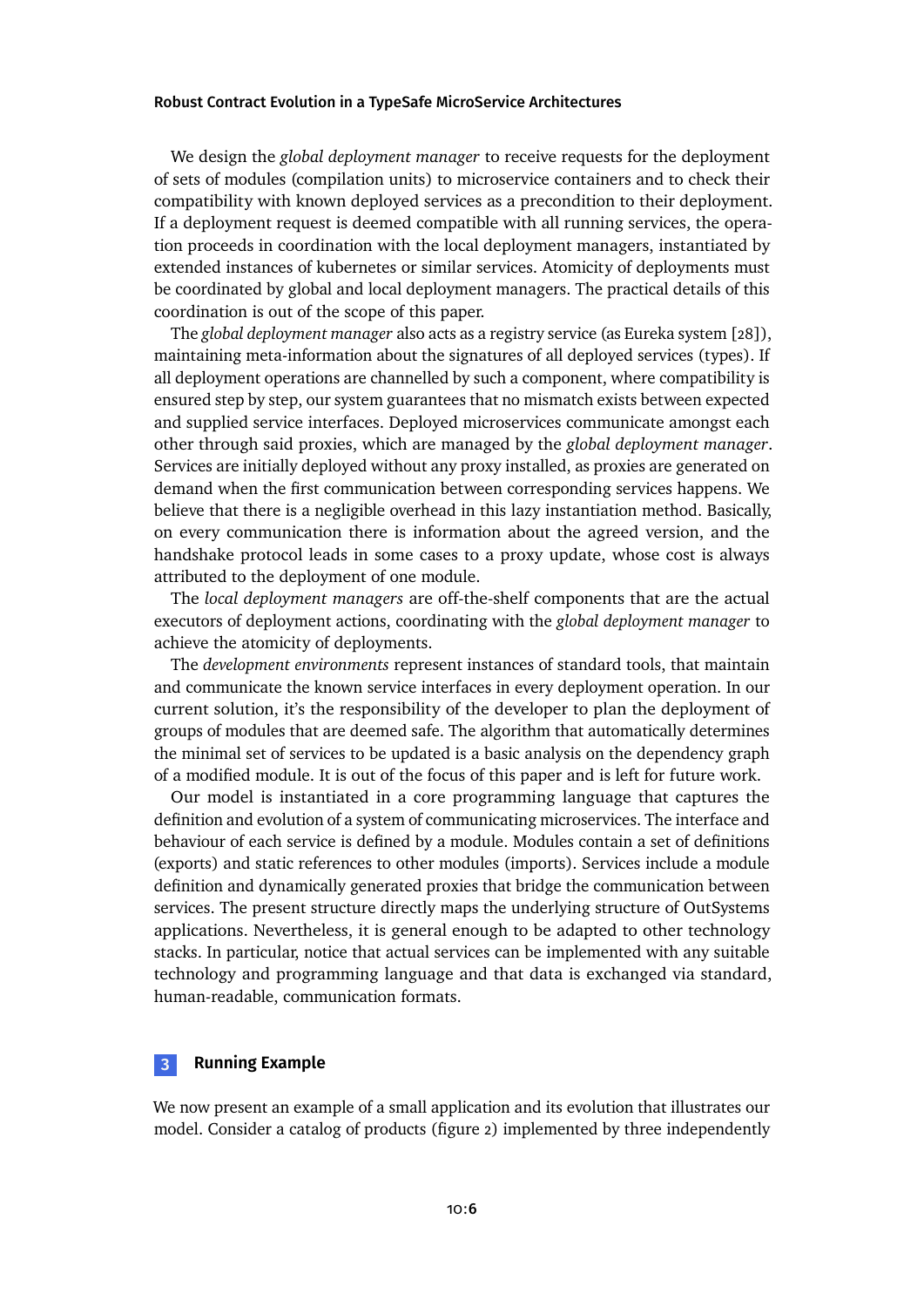<span id="page-6-0"></span>

| Catalog $V_1$                                                                                                                                                                                                                                                                                                                                                                                                             |  |  |  |  |  |  |  |
|---------------------------------------------------------------------------------------------------------------------------------------------------------------------------------------------------------------------------------------------------------------------------------------------------------------------------------------------------------------------------------------------------------------------------|--|--|--|--|--|--|--|
| Definitions<br>$Product_{k1}: \{Id_{k2}: \text{int}, Name_{k3}: \text{string}, Amount_{k4}: \text{int}, Discount_{k5}: \text{int}\}$<br>$Get_{k6} : (id : int) \rightarrow Product = \{ Id_{k2} = 1, Name_{k3} = "HDD", Amount_{k4} = 99, Discount_{k5} = 0 \}$<br>$Save_{k7}$ : (p: Product) $\rightarrow$ string = "OK"                                                                                                 |  |  |  |  |  |  |  |
| Marketing $V_1$                                                                                                                                                                                                                                                                                                                                                                                                           |  |  |  |  |  |  |  |
| $Promote_{k}$ ; (p: Product) $\rightarrow$ Product = p {Name <sub>k3</sub> = p.Name + "(Sale)", Discount <sub>k5</sub> = 5}<br>Definitions<br><b>Reference to Catalog</b> $Product_{k1}$ : { $Id_{k2}$ : int, Name <sub>k3</sub> : string, Amount <sub>k4</sub> : int, Discount <sub>k5</sub> : int}                                                                                                                      |  |  |  |  |  |  |  |
| Backoffice V <sub>1</sub>                                                                                                                                                                                                                                                                                                                                                                                                 |  |  |  |  |  |  |  |
| Definitions<br>$Improve_{k\alpha}$ : (id: int) $\rightarrow$ string = Save(Promote(Get(id)))<br><b>Reference to Catalog</b><br>$Product_{k1}: \{Id_{k2}: \text{int}, Name_{k3}: \text{string}, Amount_{k4}: \text{int}, Discount_{k5}: \text{int}\}$<br>$Get_{k6}: \text{int} \rightarrow Product$<br>$Save_{k7}$ : Product $\rightarrow$ string<br>Reference to Marketing $Promote_{k8}$ : Product $\rightarrow$ Product |  |  |  |  |  |  |  |
| Catalog $V_2$                                                                                                                                                                                                                                                                                                                                                                                                             |  |  |  |  |  |  |  |
| <b>Definitions</b> $Product_{k1}$ : $\{Id_{k2}$ : int, $Name_{k3}$ : string, Price $_{k4}$ : int, Discount <sub>k5</sub> : int, $Desc_{k10}$ : string }<br>$Get_{k6}$ : (id: int) $\rightarrow$ Product = {Id <sub>k2</sub> = 1, Name <sub>k3</sub> = "HDD", Price <sub>k4</sub> = 99, Discount <sub>k5</sub> = 0, Desc <sub>k10</sub> = "2TB" }<br>$Save_{k7}$ : $(p:Product) \rightarrow string = "OK"$                 |  |  |  |  |  |  |  |
| Marketing $V_2$                                                                                                                                                                                                                                                                                                                                                                                                           |  |  |  |  |  |  |  |
| <b>Definitions</b><br>Enhance $_{18}$ : (p: Product) $\rightarrow$ Product = p {Name <sub>k3</sub> = p.Name + "(Sale)", Discount <sub>k5</sub> = 5}<br><b>Reference to Catalog</b><br>$Product_{k1}: \{Id_{k2}: \text{int}, Name_{k3}: \text{string}, Amount_{k4}: \text{int}, Discount_{k5}: \text{int}\}$                                                                                                               |  |  |  |  |  |  |  |
| Catalog $V_3$                                                                                                                                                                                                                                                                                                                                                                                                             |  |  |  |  |  |  |  |
| <b>Definitions</b> $Product_{k1}: \{Id_{k2}: \text{int}, Name_{k3}: \text{string}, Price_{k4}: \text{int}, \overline{Discount}_{k5} \cdot \overline{\text{int}}, Desc_{k10}: \text{string}\}$<br>$Get_{k6}$ : (id: int) $\rightarrow$ Product = {Id <sub>k2</sub> = 1, Name <sub>k3</sub> = "HDD", Price <sub>k4</sub> = 99, Desc <sub>k10</sub> = "2TB"}<br>$Save_{k7}$ : $(p:Product) \rightarrow string = "OK"$        |  |  |  |  |  |  |  |
| Marketing $V_3$                                                                                                                                                                                                                                                                                                                                                                                                           |  |  |  |  |  |  |  |
| $Enhance_{k}$ : (p: Product) $\rightarrow$ Product = p {Name <sub>k3</sub> = p.Name + "(Sale)", $\overline{Disc}$<br>Definitions<br><b>Reference to Catalog</b><br>$Product_{k1}: \{Id_{k2}: \text{int}, Name_{k3}: \text{string}, Amount_{k4}: \text{int}, Discount_{k5}: \text{int}\}$                                                                                                                                  |  |  |  |  |  |  |  |

**Figure 2** Evolution of modules Catalog, Marketing, Backoffice.

developed and deployed modules: Catalog, Marketing, and Backoffice. Module Catalog represents a database of products and functions to get and and update products. Module Marketing provides a function to modify a product in order to make it more appealing. Module Backoffice orchestrates the functions of Catalog and Marketing.

Each module is defined by a unique name, a set of type and function definitions (produced by the module), and a set of type and function references (consumed by the module). Definitions exposed by a (producer) module can be used by other (consumer) modules if there is an explicit reference to them in the consumer. Direct references between modules are explicitly maintained by the *global deployment manager* component, in [figure 1,](#page-4-0) and communication between services is performed by the specialized layer that includes the use of dynamically generated proxies.

In our example, module Catalog produces type Product, the datatype of the products stored in a database, and functions Get and Save to fetch and modify products. For simplicity, the functions return fixed values. Exported functions in modules are mapped to service endpoints. Module Marketing contains a reference to type Product from Catalog, and defines function Promote, whose purpose is to automatically improve a product by changing its attributes. In our example the improvement amounts to appending string " (Sale)" to the product's name and setting a discount. Finally, module Backoffice consumes (has references to) all of exposed elements of other modules,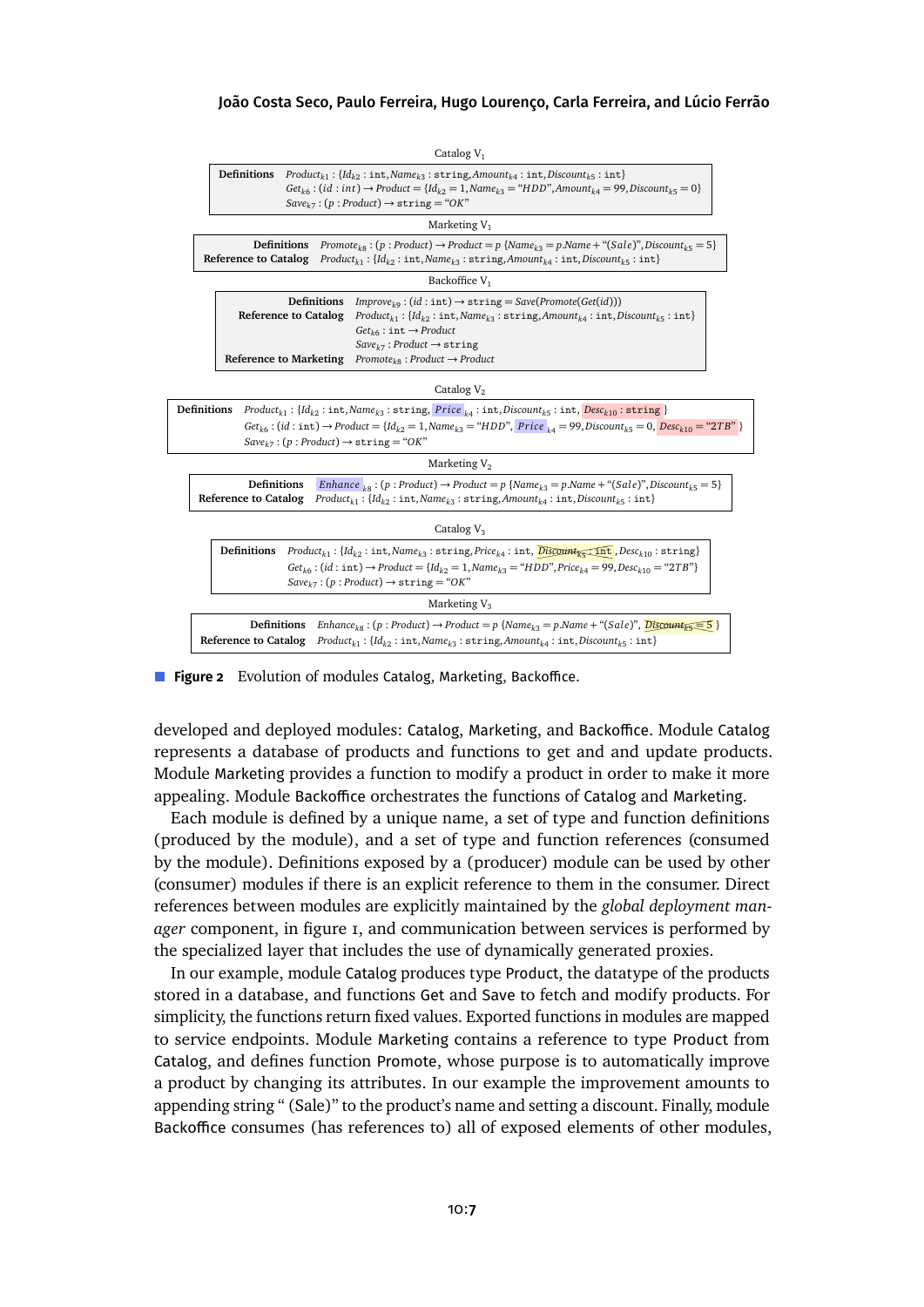and defines function Improve, that calls functions from other modules. These simple modules establish a triangle of dependencies rich enough to illustrate our deployment discipline. Notice that module Catalog is a producer and does not depend on any other module. Module Marketing is a producer as it exposes the Promote function, and it is also a consumer as it depends on the Product type defined in module Catalog.

Each programming element is labeled with an immutable and unique key, for instance, the key of type Product is *k*1. Editors for low-code visual languages, such as OutSystems or Kony Mobility, manage element keys transparently and automatically, thus there's effectively no overhead for managing element keys.

When the modules are deployed together, we have a *system* consisting of a set of services (in grey in [figure 2\)](#page-6-0), where each *service* is running an instance of each one of the deployed modules. They are tagged with version 1 and all references between them are consistent with their related definitions.

In a second phase, we proceed to independently develop version 2 of modules Catalog and Marketing [\(figure 2\)](#page-6-0). In module Catalog, we modify type Product by renaming Amount to Price, and adding attribute Desc, and in module Marketing, function Promote is renamed to Enhance. Module BackOffice is not modified at this stage, and will become out of sync with the remaining modules. The new and modified elements are highlighted in red and blue, respectively, in [figure 2.](#page-6-0)

In a third phase, version 3 of Catalog is created where attribute Discount of Product has been removed [\(figure 2\)](#page-6-0). This version cannot be deployed in a system with version 2 of Marketing as function Enhance uses the attribute. If we modify the definition of Enhance by removing the usage of attribute Discount, resulting in version 3 of Marketing, then we can deploy both modules together. We could also deploy version 3 of Marketing first and then version 3 of Catalog, but not the other way around. Moreover, we're allowed to keep attribute Discount in the definition of type Product known by Marketing; correctness is ensured as long the attribute is not used. The removed elements are highlighted in yellow in [figure 2.](#page-6-0)

As the several versions of the modules illustrate, our system is able to overcome the differences between interface definitions, using a communication protocol that automatically adapts to the following kind of changes:

- Adding new attributes to a record type. In Catalog the Desc attribute was added, thus data returned by this module will include values for this attribute. Other modules will preserve this data (as unknown attributes) so that no data is lost when crossing services boundaries.
- Renaming functions. In module Marketing the Promote function was renamed to Enhance, which will impact the endpoints exposed by the service. At runtime the proxy is dynamically generated to use the actual endpoint name when issuing calls, thus not requiring service Backoffice to be updated and redeployed.
- Removing unused attributes or functions. Elements that are not being used require no explicit adaptation.

JSON based exchange is not robust enough to handle these kind of changes, rendering them *breaking changes* in a traditional approach to implementing services. For example, renaming functions results in remote URIs change, and modifying the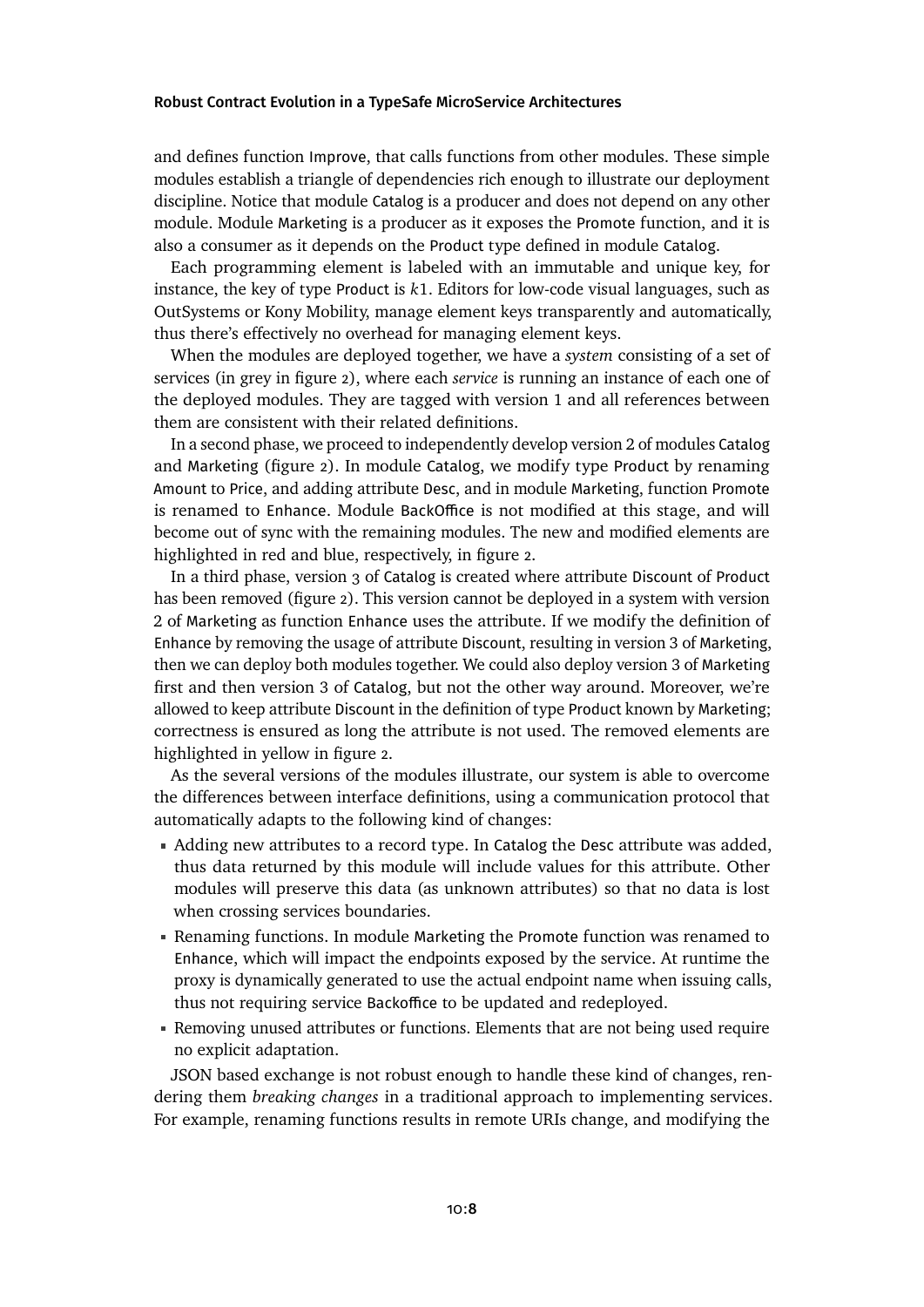name of an attribute potentially results in data loss. In contrast, in our approach these kind of changes are allowed without breaking the compatibility between modules. For instance, we can safely deploy version 2 of Catalog and Marketing [\(figure 2\)](#page-6-0), both together or separately, and keep version 1 of Backoffice: even though the name for function Enhance in module Marketing no longer matches the name known by module Backoffice, at runtime we automatically adapt to the new name.

We define the scope of automatic adaptations by a universal compatibility relation on types, presented in [definition 1.](#page-14-0) Changes that cannot be adapted automatically, and would result in inconsistent system states, are detected and prevented before any deployment action is taken. That is the case when removing functions or attributes from a module that are still being referred by other modules. The decision on how to adapt to this kind of change cannot be made automatically. The verification procedure introduced in this paper, represented by a type system, is able to detect such situations.

# <span id="page-8-0"></span>**4 System Behaviour**

We now focus on the semantics of service interface synchronization. We illustrate this with a call to function Improve of service Backoffice. As a result we will observe how proxies are dynamically created to adapt services through the differences introduced by the subsequent module evolution.

As a design principle, the visible part of all communications (remote calls) are always performed with relation to the producer's definitions. This amounts to always using the REST identifiers and JSON schema defined in the producer module. Thus, it is the consumer module's responsibility to adapt itself to make all (compatible) changes seamless. To achieve this adaptability at runtime, (consumer) services include a module definition, a deployment label, and a proxy for each one of the module's producers. Deployment labels are unique and fresh whenever a new version of a service is deployed. Proxies store a copy of the signatures of the producer module definitions. Signatures define the data transformations necessary to perform a remote call, one that adapts the arguments, establishes the connection to the right endpoint, and transforms the results of the call back to the original format.

Services are initialised with empty proxies and labelled with the consumer's deployment label to all of their producers. Proxies are (re)created on demand whenever a remote call happens between two services and their deployment labels do not match. Proxies are then updated with the current producer service's meta-information, including its deployment label. In our running example, the system obtained by deploying version 1 of Backoffice and version 2 of Catalog and Marketing is depicted in [figure 3a.](#page-9-1) Notice that service Backoffice has empty proxies, both with deployment label  $\ell_3$ , to services Catalog and Marketing. Notice that module Marketing consumes a type definition from module Catalog but this is not associated to any proxy.

The handshake protocol for a remote call is as follows. When a remote call is executed, the proxy's current deployment label is compared with that of the producer service. This certifies the synchronization state of the services involved. If deployment labels fail to match, the call is rejected and the producer service replies with its current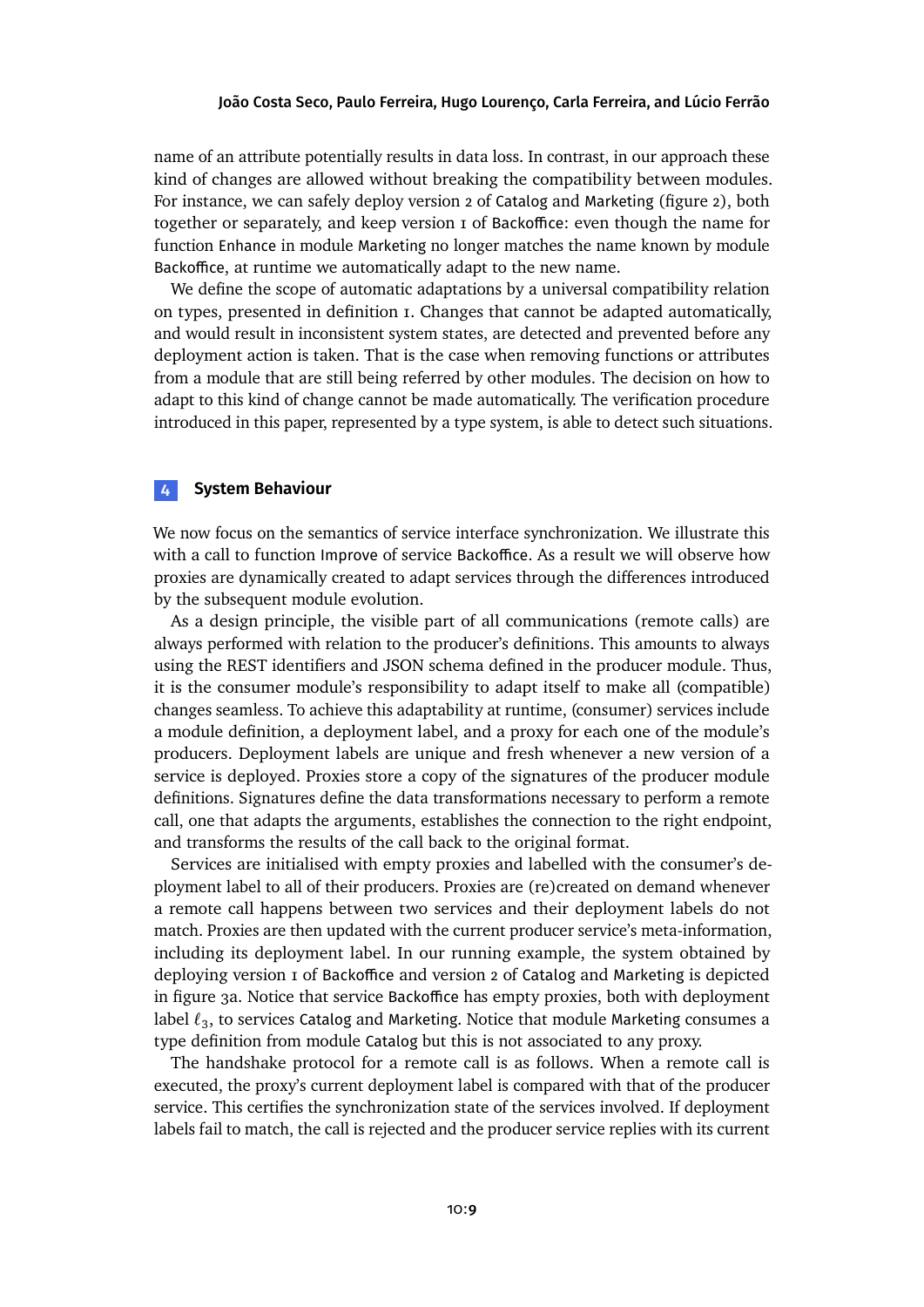<span id="page-9-1"></span>

**(a)** System before call.

**(b)** System after call.

**Figure 3** Proxies generated as a result of the call Backoffice. Improve.

signature. The consumer service then updates the proxy and retries the remote call. The timeline is shown in [figure 4](#page-10-0) and the resulting system in [figure 3b.](#page-9-1)

In version 2 of Catalog the definition of record type Product has changed, but all other modules still know and use the old definition. Proxies adapt data to the format expected by the callee: they handle attributes that have been renamed and attributes that are unknown but need to be preserved. Observein [figure 3a](#page-9-1) that attribute Desc is represented by its key, *k*10, in the communication between services Backoffice and Marketing, whose code was not compiled knowing it. Unknown fields are just passed around the system, and recognised and captured when static information about them is available. Thus, in our approach, services continue to work with older versions of the agreed protocol, preserving data from newer versions if necessary. Any change in one part of the system is not immediately propagated to all involved services, but we ensure that all system communications are safe.

The use of keys goes against the best practices for exchanged messages in REST based architectures, which should always be human-readable [\[16\]](#page-29-2). However, in the context of managed microservices of an application where different parties may evolve separately, we need to preserve data for unknown fields which are necessarily tagged with keys instead of names. In our approach the use of keys in messages is transient, it is only necessary while versions are out of sync and data for unknown fields needs to be preserved. Notice that new default values are created in the adapters that add a new field to a datatype. Such values are predetermined for each basic type.

# <span id="page-9-0"></span>**5 A core language for services and modules**

Our language-based approach is instantiated in a core language, where we represent complete systems, and where we may express and verify the soundness of a system's execution and management operations. We define a static and a dynamic semantics following a syntax-based approach [\[39\]](#page-31-2). Our language terminals contain names for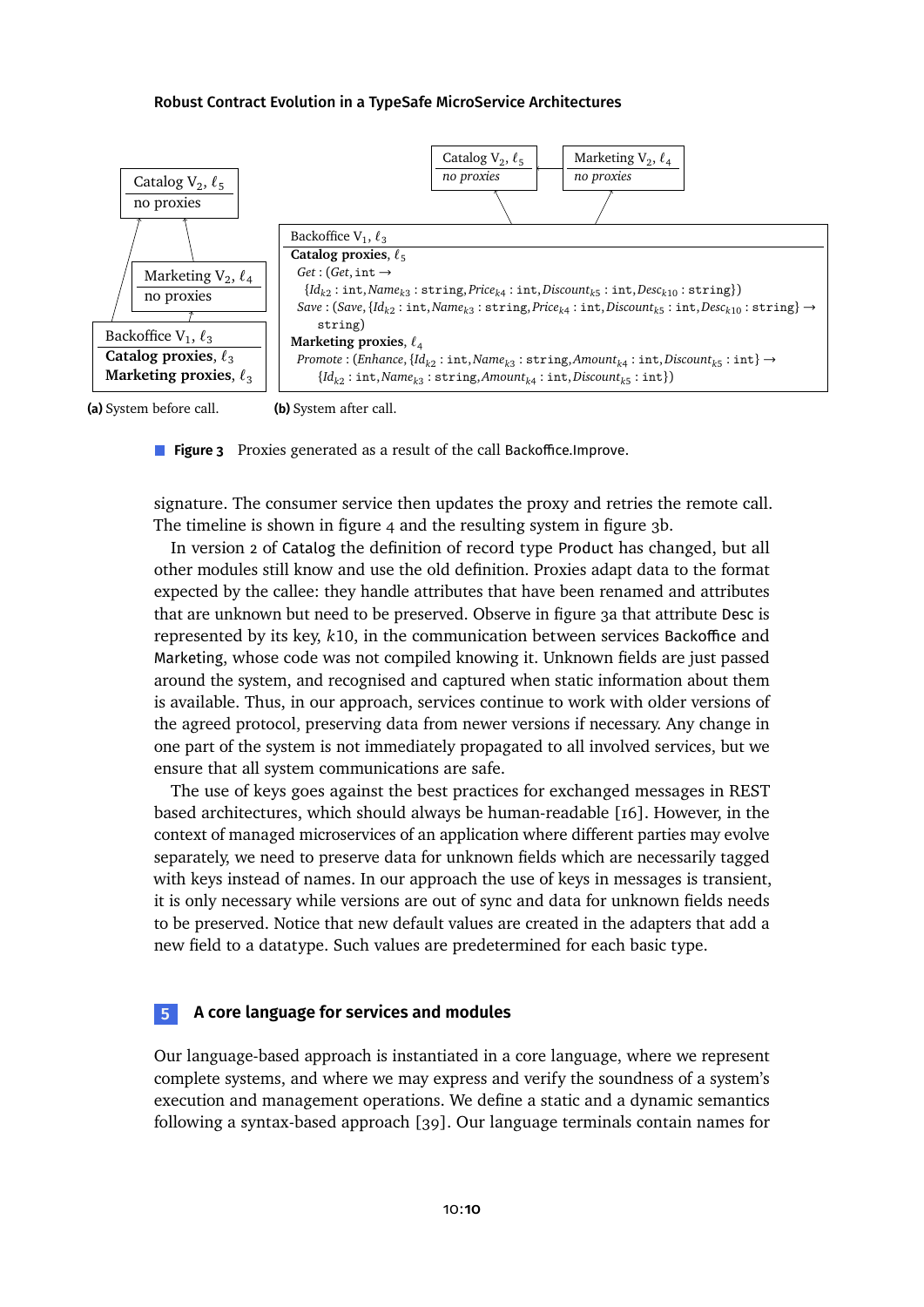<span id="page-10-0"></span>

<span id="page-10-1"></span>**Figure 4** Calling Backoffice.Improve after deploying versions  $V_2$  of Catalog, Marketing.

*e* ::=*num* | *s t r* | *e* ⊕ *e (basic values)* | *f* | *x* | *λx* : *τ*.*e* | *e*(*e*) *(lambda calculus)* |  $\{r_k = e\}$  |  $e.r$  |  $e \{r_k = e\}$  (record operations) | *t*? *(waiting thread)*

**Figure 5** The language of expressions

modules *a*, functions *f* , types *n*, element keys *k*, record labels indexed by their keys  $r_k$ , deployment labels  $\ell$ , and identifiers  $t,x.$  We define a closed syntactic category (*β*,*α*,*δ*) of base types to represent a typical data exchange format (cf. JSON), and from which we omit the trivial extension to lists

 $\beta$ , $\alpha$ , $\delta ::=$  int | string | { $\overline{r_k:\beta}$ } |  $n_k$ 

and define the type language ( $\tau$ , $\sigma$ ) with base types and arrow types

*τ*,*σ* ::= *β* | *τ* → *τ*

We then adopt a simply typed lambda calculus with records as our core language. The language, defined in figure  $5$ , includes function names  $(f)$ , identifiers  $(x)$ , lambda expressions (*λx* : *τ*.*e*), and function calls (*e*(*e*)). Record operations include a constructor ( $\{\overline{r_k = e}\}$ ) and a destructor (selection *e.r*), and the ability to functionally modify a record field, by creating a modified copy ( $e \{r_k = e\}$ ). Expression *t*? denotes the result of an expression execution on a thread *t* (cf. a future or promise). Futures are here used to implement inter-service communication and can be used in both a synchronous or asynchronous communication style. The semantics we defined for our core language is call-by-value and implements synchronous communication.

Given the language of expressions, which may be instantiated in any mainstream programming language, we define a coordination language that captures the definition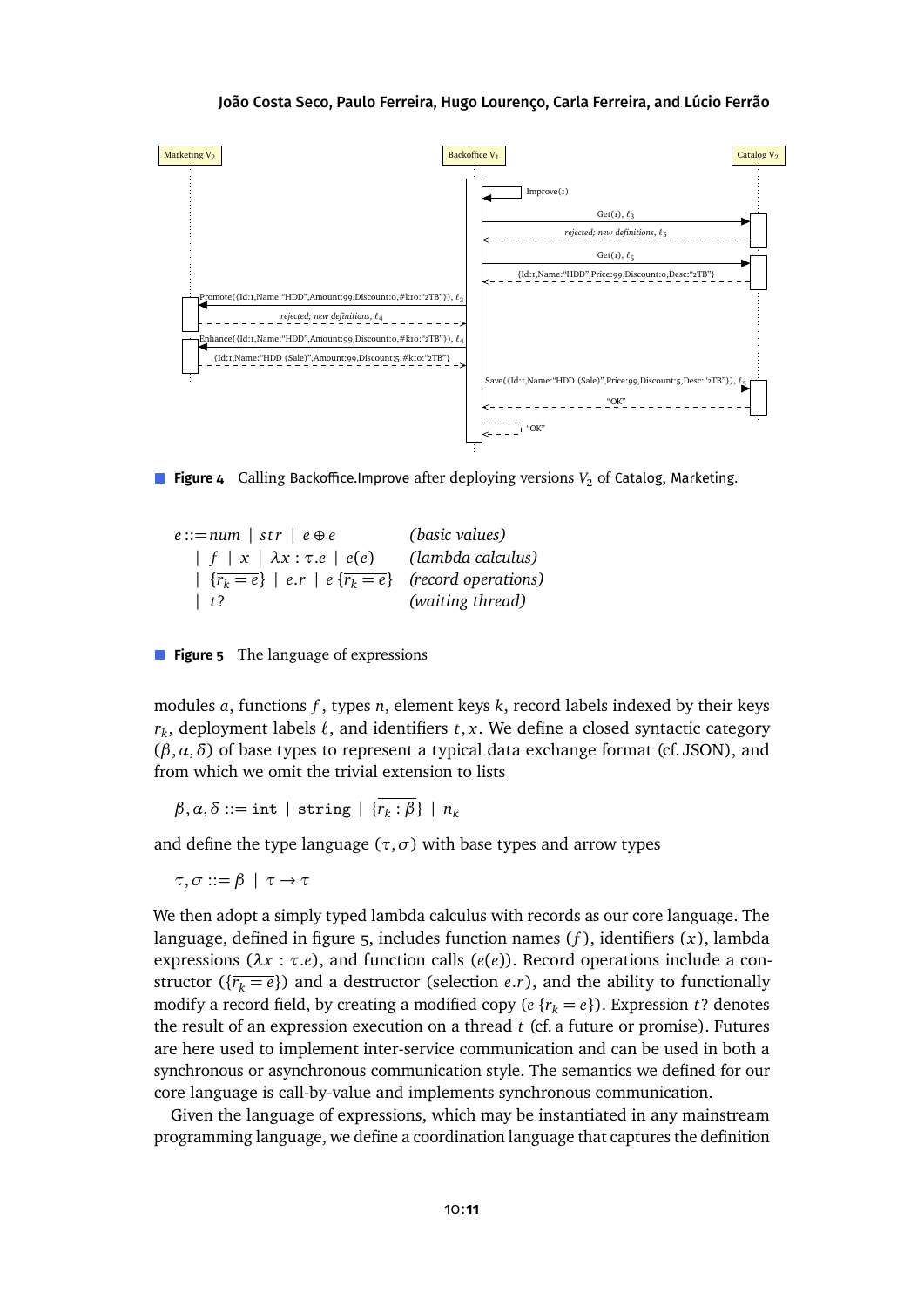of modules and servicesin [figure 6.](#page-12-1) A system (*U*) consists of a set of services. A service (*S*) is a runtime entity that has a module definition (*M*), a set of proxies to other services  $(\overline{P})$ , a deployment label  $(\ell)$ , and a set of running threads  $(\overline{T})$ . A module is a static entity (code). It is defined by a name (*a*), a set of references to other modules  $(\overline{R})$ , and a set of type and function definitions  $(\overline{D})$ . Composition operator *S* || *U* defines a system with two separate parts, hosting disjoint sets of service/module names. We use  $\overline{S}$  interchangeably to denote a system and a set of services. Each type and value definition in a module has a unique key (*k*). A module contains references with the signatures of all its consumed elements. Each module reference consists of the name of the producer module, and a set of type and value references  $(\overline{X})$ . Type and value references capture relevant signature information from the element they refer to, namely the element's producer module, name, key, and type definition.

Note that the types in all definitions and references are restricted to base types (*β*). On the other hand, expressions in general don't need this restriction, as noted by the use of *τ* in the parameter type of the abstraction expression (*λx* : *τ*.*e*). For the sake of simplicity, besides function types, we omit other unrestricted composite types from *τ* (e.g. record types of the form {*r<sup>k</sup>* : *τ*}) and list types without any loss of generality.

Proxies of a service refer to another service implementing a given module. It contains a set of value proxies, referring to individual definitions in the producer service/module (proxy( $a, \overline{Y}, \ell$ )), or a proxy placeholder containing enough information to create an up-to-date proxy (update( $a, \Phi, \ell$ )). They store the name of the producer module and the expected deployment label of the producer service. In the case of value proxies, it carries the local name of the mapped function, and the corresponding name and type in the producer module (at the time the proxy was created). In the case of the placeholder, it carries a deployment label and a signature that is enough to produce new value proxies. Finally, each service hosts a set of threads, which have unique identifiers and associated expressions. Threads are silently executed by the system.

For readability, the examples presented in [section 3](#page-5-0) and [section 4](#page-8-0) use a mix of textual and graphical notations, where the textual notation is based on the syntax just defined. In listing I we illustrate how the system depicted in [figure 3b](#page-9-1) can be defined using the syntax just presented. By comparing this code wit h the examples it should be clear how one representation can be mapped to the other.

To simplify the presentation of the semantic rules in the next sections, the declaration of a service service( $M, \overline{P}, \ell, \overline{T}$ ) for module  $M \triangleq \text{module}(a, \overline{R}, \overline{D})$  is going to be presented as  $a(\, \overline{\!T} \,)$ . This representation shows the set of threads  $\overline{\!T}$  currently being executed by service *a*. Remaining service components can be accessed through a set of functions:  $a_{\text{refs}}$  denotes the references  $\overline{R}$ ;  $a_{\text{defs}}$  denotes the definitions  $\overline{D}$ ;  $a_{\text{proxies}}$ denotes the proxies  $\overline{P}$ ; and  $a_{\text{label}}$  denotes the (unique) service label  $\ell$ . Components of M can be accessed by similar functions:  $M_{name}$  denotes the module name, *a*;  $M_{refs}$ denotes the references  $\overline{R}$ ; and  $M_{\text{defs}}$  denotes the definitions  $\overline{D}$ .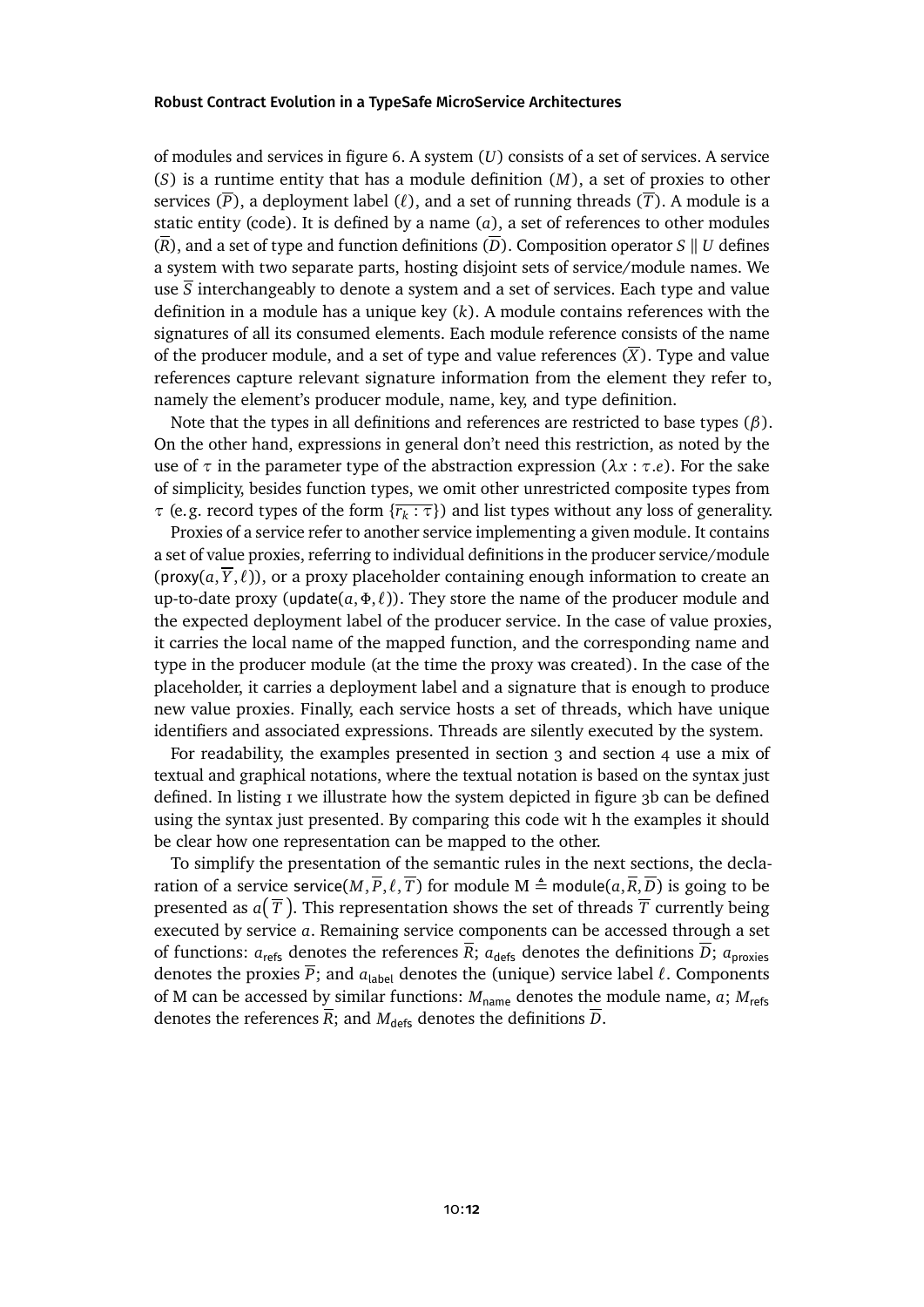<span id="page-12-1"></span>

|  |                                                   | (system)                                                                                                                                                                                                                                                                                                                                                                                                                                                                                                                             |
|--|---------------------------------------------------|--------------------------------------------------------------------------------------------------------------------------------------------------------------------------------------------------------------------------------------------------------------------------------------------------------------------------------------------------------------------------------------------------------------------------------------------------------------------------------------------------------------------------------------|
|  |                                                   | (service)                                                                                                                                                                                                                                                                                                                                                                                                                                                                                                                            |
|  |                                                   | (module)                                                                                                                                                                                                                                                                                                                                                                                                                                                                                                                             |
|  |                                                   | (module ref)                                                                                                                                                                                                                                                                                                                                                                                                                                                                                                                         |
|  |                                                   | (type reference)                                                                                                                                                                                                                                                                                                                                                                                                                                                                                                                     |
|  |                                                   |                                                                                                                                                                                                                                                                                                                                                                                                                                                                                                                                      |
|  |                                                   | (type definition)                                                                                                                                                                                                                                                                                                                                                                                                                                                                                                                    |
|  |                                                   | (value definition)                                                                                                                                                                                                                                                                                                                                                                                                                                                                                                                   |
|  |                                                   | (prows)                                                                                                                                                                                                                                                                                                                                                                                                                                                                                                                              |
|  |                                                   | (outdated)                                                                                                                                                                                                                                                                                                                                                                                                                                                                                                                           |
|  |                                                   | (value proxy)                                                                                                                                                                                                                                                                                                                                                                                                                                                                                                                        |
|  |                                                   | (signature)                                                                                                                                                                                                                                                                                                                                                                                                                                                                                                                          |
|  |                                                   | (thread)                                                                                                                                                                                                                                                                                                                                                                                                                                                                                                                             |
|  | $\Phi ::= k : \tau$<br>$T ::= t \triangleright e$ | $U ::= \emptyset \mid S \parallel U$<br>S ::= service $(M,\overline{P},\ell,\overline{T})$<br>$M ::=$ module $(a,\overline{R},\overline{D})$<br>$R ::= ref(a,\overline{X})$<br>$X ::=$ typeR $(a, n, k, \beta)$<br>  valueR $(a, f, k, \beta \rightarrow \beta)$ (value reference)<br>$D ::= \langle k,n \rangle = \beta$<br>$\downharpoonright$ $\langle k, f \rangle : \beta \rightarrow \beta = e$<br>P ::= proxy $(a, \overline{Y}, \ell)$<br>  update $(a, \Phi, \ell)$<br>$Y ::= \text{valueP}(f, f, \beta \rightarrow \beta)$ |

**Figure 6** The language of services.

### <span id="page-12-0"></span>**6 Type System**

We now define a type system that guarantees the absence of all communication errors. The typing relation for systems is defined with judgment *C*; *Γ* ` *S* : *P*, where *C* and *P* are mappings from keys to tuples describing services  $\overline{k}$  :  $\langle b, f, \tau, \ell \rangle$  and type definitions  $\overline{k}$  :  $\langle b, n, \tau, l \rangle$ . Each key maps to an element in a service *b*, with local function name *f* (or local type name *n*), type  $\tau$ , and deployment label  $\ell$ . Each system fragment is typed with relation to other services, described by *C*, and provides the elements described in *P*. We also use a global typing environment to describe threads running in services, *Γ* =  $\overline{t : th(\tau)}$  where type *th*(*τ*) describes a thread that yields values of type *τ*.

Compound systems are two mutually dependent fragments, typed together by rule

$$
\frac{C, P'; \Gamma \vdash S : P \quad C, P; \Gamma \vdash S' : P'}{C; \Gamma \vdash S \parallel S' : P, P'}
$$

Notice that two parts of a system may use the endpoints of each other in a mutually recursive composition and that the endpoints provided by the composition *S*  $\parallel$  S<sup>1</sup> are the combination of the two (P, P<sup>'</sup>). The provided services and types of service *S*, denoted by *P*, are used in the typing of service *S'* and vice-versa.

The base case of the typing derivations on systems is the typing of single services, captured by the typing rule

$$
a = M_{\text{name}} \quad a \notin C_{\text{name}} \quad C \vdash M : \overline{\langle n, k \rangle : \delta} \quad \overline{P} = \text{prox}(b, \overline{Y}, \ell') \cdot \overline{\text{update}(c, \Phi, \ell'')}
$$
  

$$
\overline{C \vdash^{\ell'}_{M} Y \text{ ok}} \quad \overline{|M_{\text{defs}}|, |M_{\text{refs}}|; \Gamma \vdash e : \sigma} \quad \overline{\Gamma(t) = th(\sigma)}
$$
  

$$
C; \Gamma \vdash \text{service}(M, \overline{P}, \ell, \overline{t : e) : \overline{k : \langle a, n, \delta, \ell \rangle}}
$$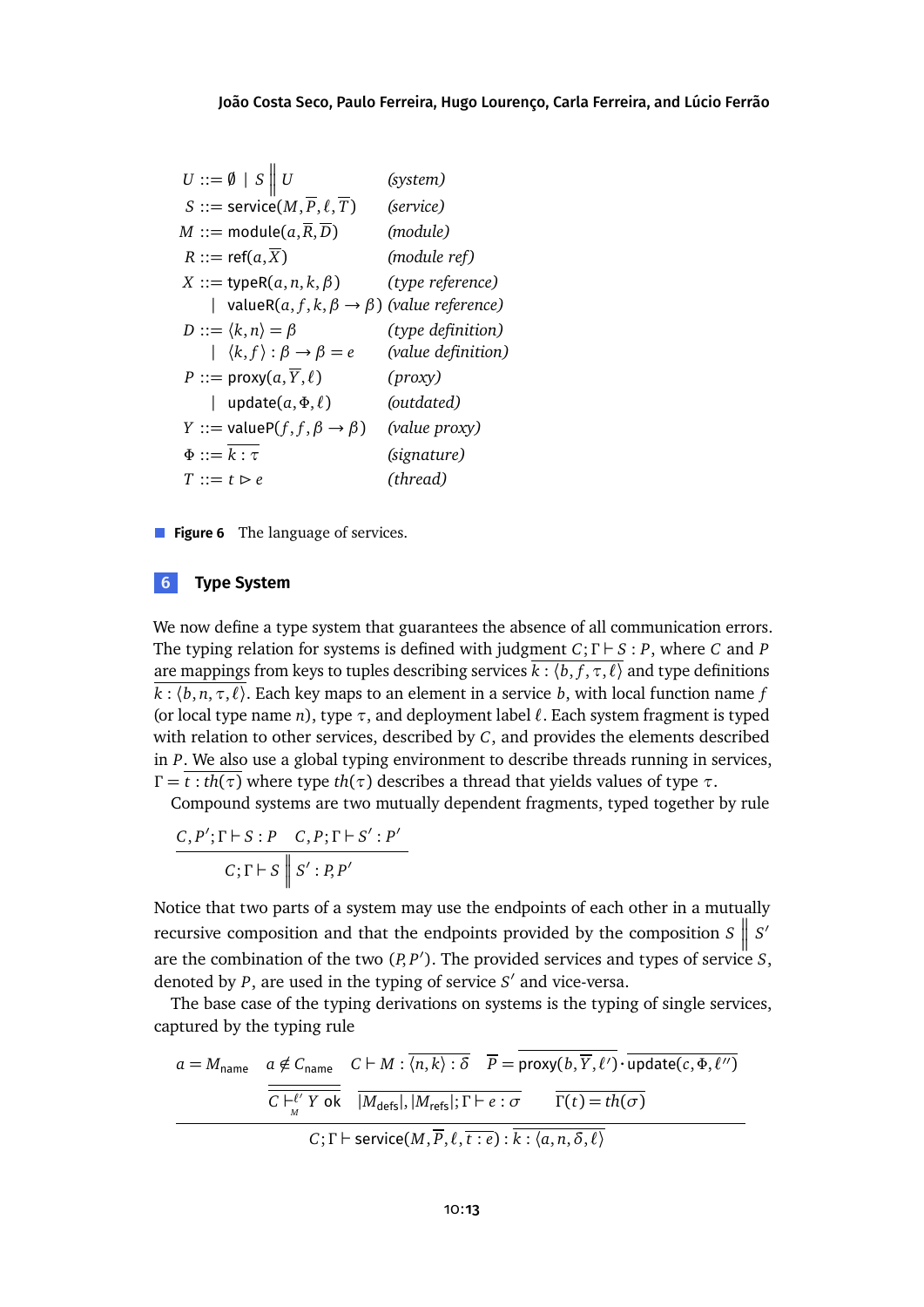```
Listing 1 figure 3b.
  1 modCatalogV2 \triangleq module(Catalog, {},<br>2 { <k1,Product> = { Id_{k\gamma}: int, Nan
  2 { <k1,Product> = { Idk2
: int, Namek3
: string, Pricek4
: int, Discountk5
: int, Desck10: string }
  3 <k6,Get>: int → Product<sub>k1</sub> = \lambdap:int . { Id<sub>k</sub><sub>2</sub> = 1, Name<sub>k3</sub> = "HDD", Price<sub>k4</sub> = 99, Discount<sub>k5</sub> = 0, Desc<sub>k10</sub> = "2TB" }<br><k7,Save>: Product<sub>k1</sub> → string = \lambdaid:int . "OK"
             \lek7,Save>: Product<sub>k1</sub> → string = \lambdaid:int . "OK"<br>})
  \overline{5}rac{6}{7}7 modMarketingV2 = module(Marketing,
  8 { ref(Catalog, { typeR(Catalog, Product, k1, { Idk2
: int, Namek3
: string, Amountk4
: int, Discountk5
: int })})
 9 }
10 { <k8, Enhance>: Productk1 → Productk1 = λp:Productk1
. p { Namek3 = p.Name + "Pro", Discountk5 = 5 }
11 })
12
13 modBackofficeV1 \triangleq module(Backoffice,<br>14 fref(Catalog, { typeR(Catalog, Pro
14 { ref(Catalog, { typeR(Catalog, Product, k1, { Idk2
: int, Namek3
: string, Amountk4
: int, Discountk5
: int }),
15 valueR(Catalog, Get, k6, int \rightarrow Product<sub>k1</sub>)</sub>,
16 valueR(Catalog, Save, k7, Productk1 → string)}),
17 ref(Marketing, { valueR(Marketing, Facelift, k8, Productk1 → Productk1
)})
\begin{array}{c|c}\n 18 & & \n \end{array}19 { <k9,Improve>: int → string = λid:int . Save(Facelift(Get(id)))
20 })
21
22 service(modCatalogV2, {}, `5
, {})
23
24 service(modMarketingV2, {}, `4
, {})
25
26 service(modBackofficeV1,<br>27 { proxy(Catalog,<br>28 { valueP
             27 { proxy(Catalog,
28 {valueP(Get, Get, int \rightarrow { Id<sub>k2</sub>: int, Name<sub>k3</sub>: string, Price<sub>k4</sub>: int, Discount<sub>k5</sub>: int, Desc<sub>k10</sub>: string }),
29 valueP(Save, Save, { Id<sub>k2</sub>: \overline{\text{int}}, Name<sub>k3</sub>: \overline{\text{string}}, Price<sub>k4</sub>: \overline{\text{int}}, Discount<sub>k5</sub>: \overline{\text{int}}, Desc<sub>k10</sub>: \overline{\text{string}} } → \overline{\text{string}}30 }, `5
                           \}, \ell_5),
31 proxy(Marketing, { valueP(Facelift, Enhance, { Idk2
: int, Namek3
: string, Amountk4
: int, Discountk5
: int } →
32 \{Id_{k2}: int, Namek3
: string, Amountk4
: int, Discountk5
: int }
32<br>33<br>34
34 }, \ell_435 }, \ell_3, {})
```
where  $C_{\text{name}}$  denotes the set of the names of the modules in *C*. The rule encloses basic validations such as the uniqueness of the service/module name  $a \notin C_{\text{name}}$ , the typing of the enclosed module *M*, its proxies  $\overline{P}$  and expressions active in threads  $\overline{t : e}$ . Moreover we use the notation  $|\langle n, k \rangle : e = \tau | = \overline{n : \tau}$ , and  $|\text{valueR}(b, f, k, \tau)| = \overline{f : \tau}$  to extract a typing environment from the definitions  $(M<sub>defs</sub>)$  and references  $(M<sub>refs</sub>)$  of the module, respectively. The typing of services is dependent on the typing relation on modules, given by the judgment  $C \vdash M : P$ . Again, *C* describes the resources of other modules and *P* describes the interface provided by module *M*. The typing of modules statically validates that the module references are in sync with the current knowledge about the system (*C*), and that the module definitions are well-typed with relation to its definitions and references. Within a service, the type signatures stored in proxies must match when the deployment label also matches the know producer's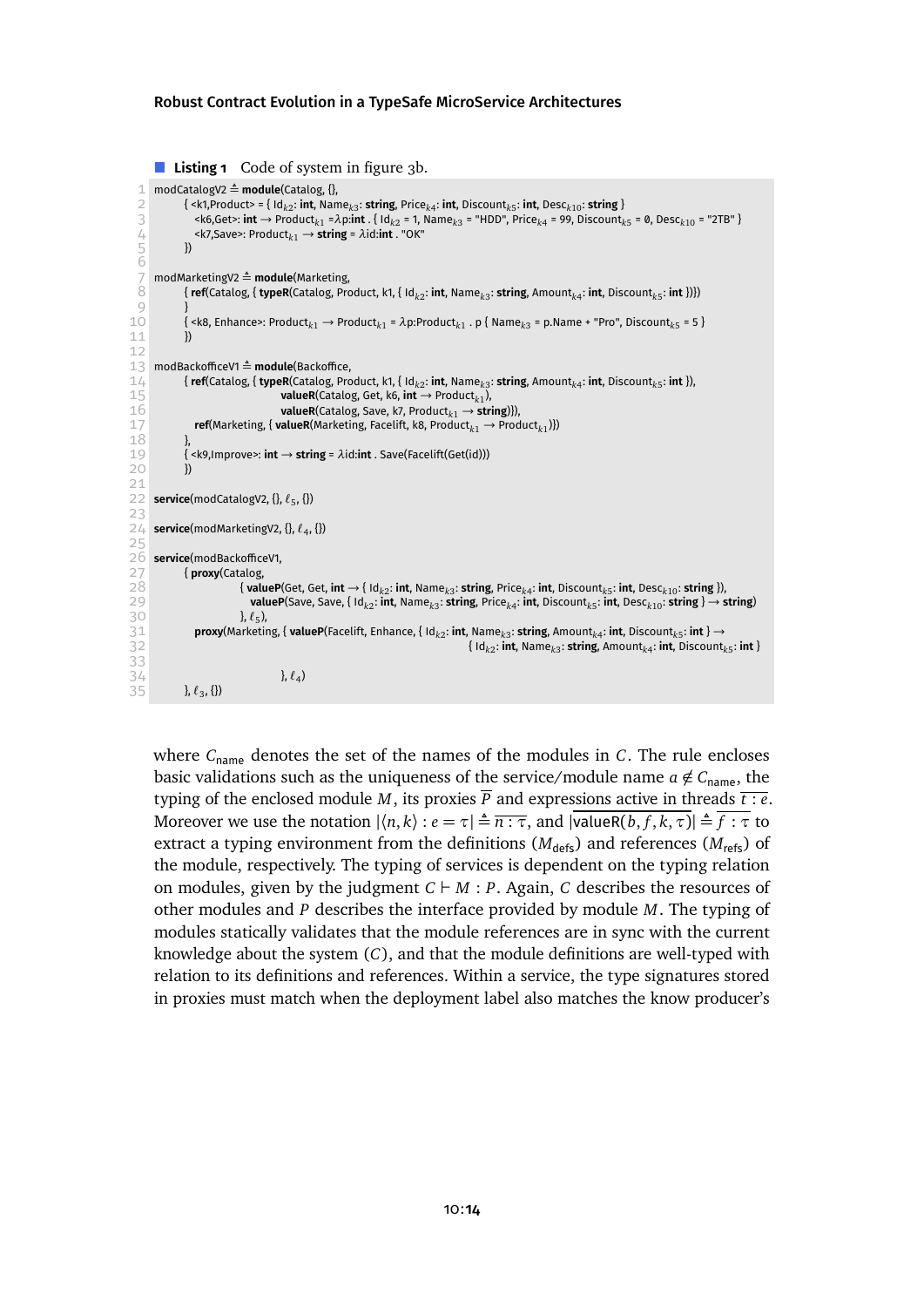label  $(C \vdash^{\ell'}_{C})$  $L^{\ell'}$  *Y* ok) – notice that we have a list of list of individual proxies in each module  $(\overline{Y})$ . The definition of a module is hence verified by the typing rule,

$$
\overline{X_b} = \overline{\text{valueR}(b, f, k', \delta')} \quad C; \Sigma' \vdash_{\mu} \overline{X_b} \text{ ok} \quad \mu = \mathcal{U}(\overline{X_b}, \overline{D}) \quad \forall_b
$$
\n
$$
\overline{D} = \overline{\langle n, k \rangle : \delta = e}, \overline{\langle m, k \rangle = \beta}
$$
\n
$$
\Sigma' = \overline{\overline{m' = \beta'}} \quad \Sigma = \Sigma', \overline{m = \beta} \quad \Delta = \overline{\overline{f : \text{expand}(\tau, \Sigma')}, \overline{n : \text{expand}(\delta, \Sigma)} \quad \Sigma; \Delta \vdash D_i : P_i \quad \forall_{i \in 1..|\overline{D}|}}
$$
\n
$$
C \vdash \text{module}(a, \overline{\text{ref}(b, \overline{X_b})}, \overline{D}) : \overline{P}
$$

One important invariant of the typing judgment for expressions is that all type names (*n<sup>k</sup>* ) in environments *∆* and *Γ* are always expanded (denoted by expand(., .) in the rule above) with relation to the definitions in *Σ*.

We use the compact notation  $\overline{X_b}$  for sequences of sequences of items, in this case, of references, each collection belonging to a different service with name *b*. Notation  $\mathscr{U}(\overline{X_b}, \overline{D})$  denotes the keys from service *b* used in the current module, definitions  $\overline{D}$ .

<span id="page-14-0"></span>**Definition 1** (Compatibility Relation)**.** *We inductively define a compatibility relation on types, written τ µ σ, and read "τ evolves through compatible changes to σ with a set of keys µ".*

$$
\beta \stackrel{\mu}{\leadsto} \beta \triangleq \text{true}
$$
\n
$$
\tau_1 \to \tau_2 \stackrel{\mu}{\leadsto} \tau_1' \to \tau_2' \triangleq \tau_1' \stackrel{\mu}{\leadsto} \tau_1 \wedge \tau_2 \stackrel{\mu}{\leadsto} \tau_2'
$$
\n
$$
\{\overline{r_{k_1}:\beta_1}\} \stackrel{\mu}{\leadsto} \{\overline{r_{k_2}':\beta_2}\} \triangleq \forall_{r_{k_1}:\beta_1, k_1 \notin \mu} \vee \exists_{r_{k_1}':\beta_2, \beta_1} \stackrel{\mu}{\leadsto} \beta_2
$$

This relation is a unidirectional and reflexive relation. In the case of function types, it is covariant in the results and contravariant in the parameter types. Record types are related by the keys of the fields, not the names, which is the basic support for renaming of labels, and for the removal of unused fields  $(k1 \notin \mu)$ . This means that the soundness of a system depends on the compatibility between the actual types in a producer service and the types stored in the references of consumer services. This compatibility relation establishes the minimum requirements to convert values from one type to another without loss of information.

Finally, the typing is defined by a judgment of the form  $\Sigma$ ;  $\Delta$ ;  $\Gamma \vdash e : \tau$ . In this definition we proceed with the expansion of named types whenever necessary. Use of named types allows for a greater control in the evolution of interfaces without loosing the semantics of values stored in some service or in transit in the system.

Notice that a system has an abstract signature (a type) that vouches for its soundness at runtime. The typing of a system is an invariant of the semantics for systems, given an initial state is obviously sound (e.g. the empty system). Nevertheless, the typing of systems implies the typing of the modules therein. This is a relation established by a compile-time procedure and is a precondition for the deploy operation along with other deploy-time verifications that we define at this point.

We next present the compatibility relation, a central piece in our system, that works like a preflight check for the deployment of modules. It is performed by the *global*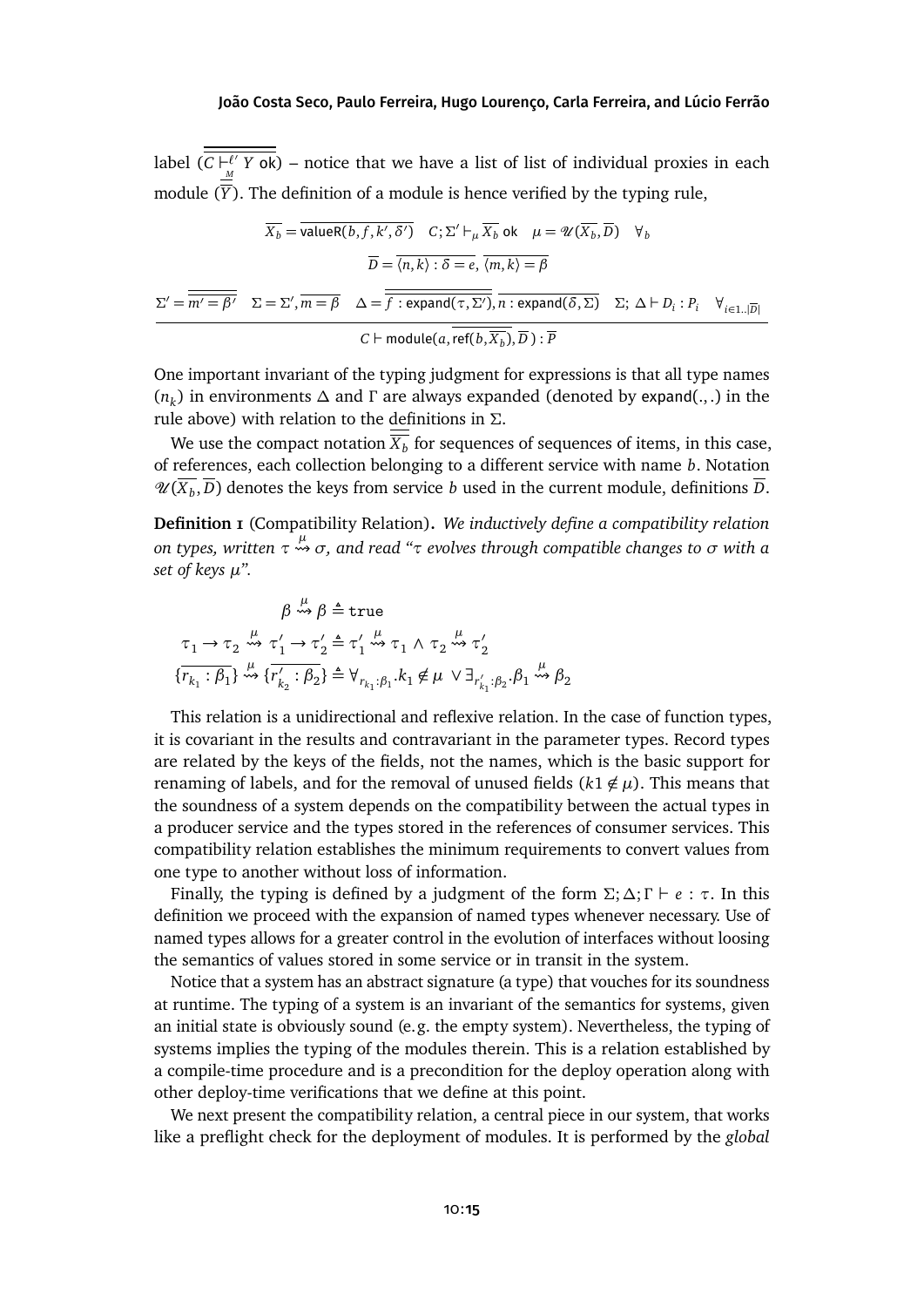*deployment manager* and is based only on the meta-information stored in that component, comprising the signatures of all modules already deployed in services and the signatures of the modules being deployed. We present some notation and intermediate results that support the module compatibility relation and the disconnected module relation, needed to validate the undeployment of services.

A signature *Φ* is defined as a mapping from (unique) keys to types, of the form *k* : *τ*. The signature of a module *M*, with name *m*, written *Φm*, contains the mapping from keys to (fully expanded) types of all definitions in module *M*. We lift the definition for sets of modules, written *Φm*, by concatenating all module signatures *Φm*. A signature of a system *S*, written *Φ<sup>S</sup>* is defined by the concatenation of the module signatures *Φ<sup>m</sup>* that are deployed in services inside the system. Given a module *M* with name *m*, a producer signature, written  $\rho_m$ , is defined by the set of keys in all definitions of module *M*. The consumer signature of a module, written  $\theta_m$ , is defined by the set of keys in all references of module *M*. We also use the definition for sets of modules, *θm*. For a system *S*, we define its consumer signature, written  $\theta_S$ , as the set of keys in all references of the modules *M* in *S*. Furthermore, we use the notation  $S\sqrt{m}$  to denote the set of services in *S* whose name is not in  $\overline{m}$ . We also use  $\Phi_{S\setminus\overline{k}}$  to denote the set of key-type assignments in  $\Phi_S$  whose key is not in  $\overline{k}$ . Given these auxiliary definitions and notation we next define the compatibility of a set of modules with relation to a system. Intuitively, the compatibility verification checks if all the items replaced by the modules in the system will be compatible to the ones effectively used by the remaining services, and if the requirements of the new modules are satisfied by the existing resources in the system. We show that this condition, that is only defined for well-typed sets of modules, is enough to ensure that the deployment of such a set of modules will not disrupt the operation of a well-formed system.

**Definition 2** (Module compatibility). A set of modules  $\overline{M}$ , such that  $C \vdash \overline{M} : P$ , is *compatible with a deployed system <i>S, stated as*  $\mathcal{X}(S, \overline{M}, C, P)$ *, by* 

$$
\mathcal{X}(S,\overline{M},C,P) \triangleq \begin{cases} \forall k \in \rho_{\overline{m}}, k \in \theta_{S \setminus \overline{m}} & \implies P(k) = \langle b,n,\delta,\ell \rangle \\ \forall k \in \theta_{\overline{m}}, C(k) = \langle b,n,\delta,\ell \rangle & \implies \delta \leadsto_{\mu_{\overline{m}}} \Phi_S(k) \\ \forall k \in \theta_{\overline{m}}, C(k) = \langle b,n,\delta,\ell \rangle & \implies \delta \leadsto_{\mu_{\overline{m}}} \Phi_S(k) \end{cases}
$$

The system after the deployment of modules  $\overline{M}$ , with names  $\overline{m}$ , has the signature  $\Phi_{S'} = \Phi_S \backslash \rho_{\overline{m}} \cup \{k : \tau \mid k \in \rho_{\overline{m}} \wedge P(k) = \tau\}.$ 

Also, a set of services can only be undeployed without disrupting the system if they represent a disconnected part of the system, as in the following definition.

**Definition 3** (Disconnected Systems)**.** *We say that system S* 0 *is disconnected from system*  $S$ *, written*  $S \# S'$ *, if*  $\forall_{k \in \rho_{S'}}$ *, k*  $\notin \theta_S$ *.* 

Typing defines invariants that are preserved by the semantics presented next.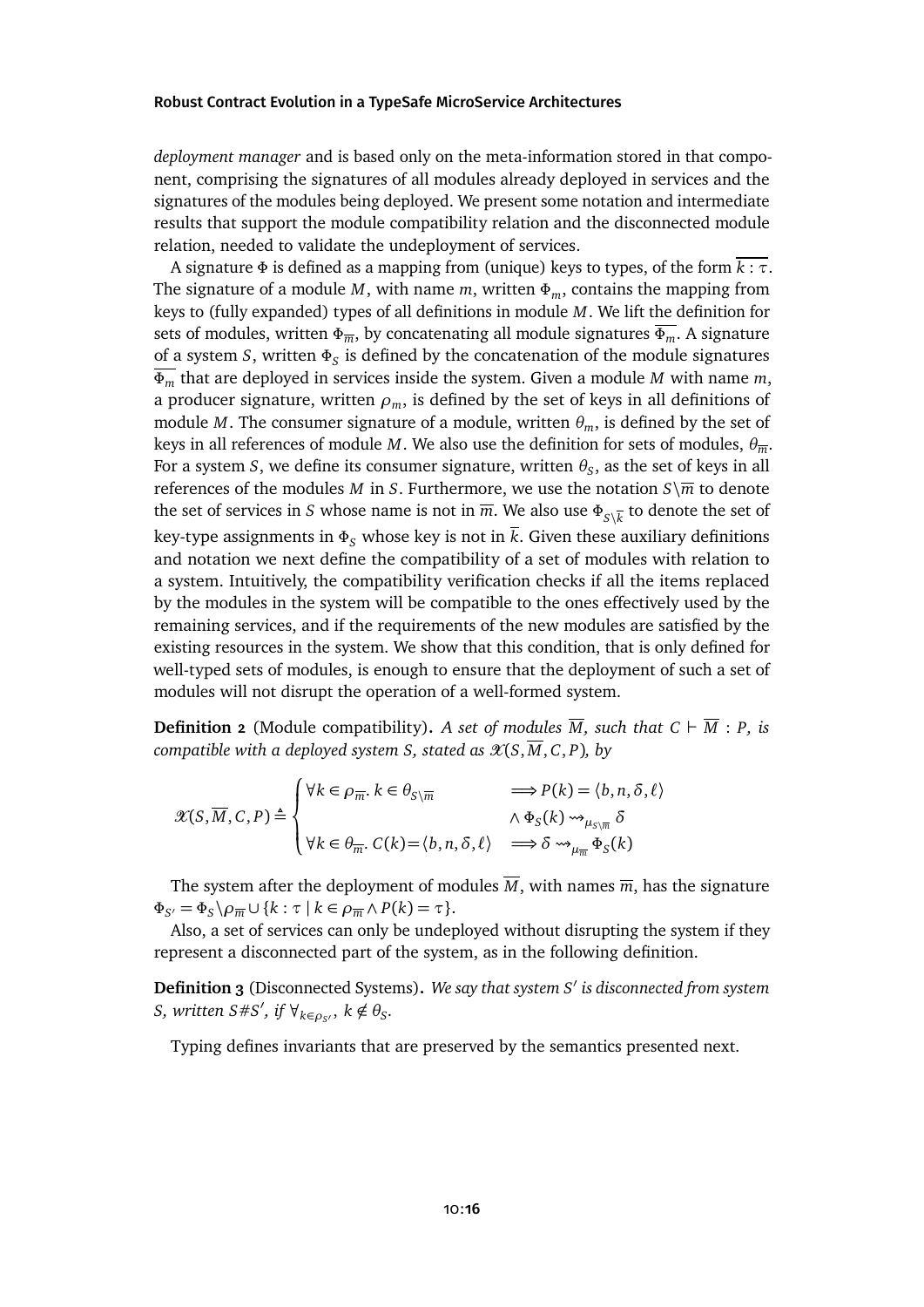### <span id="page-16-0"></span>**7 Deploy semantics**

The operational semantics is defined using a labelled transition system that describes how a given ecosystem of services evolves. The transitions capture internal computations within a service, interactions between services, and service evolution steps. We design the operational semantics to not check the safety of deployment or undeployment operations. We model a regular cloud infrastructure that simply loads code without further checks. The operational semantics is twofold. It accounts for the execution of services, by evaluating active expressions within the services and by implementing deploy and undeploy operations. The bootstrap of the execution of expressions is represented by a special transition that starts the execution of an expression within a service.

We extend our syntax of expressions, defined in [figure 5,](#page-10-1) such that record values can refer to both known and unknown fields  $({r_k = v, #k = v})$ . Unknown fields are identified by (unique) keys (#*k*). This capability allows us to preserve data when it is exchanged between services that have a different (but compatible) definition of a type. As an example, consider two definitions of type Product that we've seen in our running example [\(figure 2\)](#page-6-0). The first used by version 2 of Catalog and the second used by Marketing and Backoffice

$$
\{\cdots, \text{Price}_{k4} : \text{int}, \text{Discount}_{k5} : \text{int}, \text{Desc}_{k10} : \text{string}\}\
$$
  

$$
\{\cdots, \text{Amount}_{k4} : \text{int}, \text{Discount}_{k5} : \text{int}\}\
$$

Here, one field was renamed (blue-shaded), and a new field was added (red-shaded). Consider the record values below, whose structures are their runtime representations:

{
$$
\cdots
$$
,  $Price_{k4} = 99$ ,  $Discount_{k5} = 0$ ,  $Desc_{k10} = "2TB"$ }  
{ $\cdots$ ,  $Amount_{k4} = 99$ ,  $Discount_{k5} = 0$ ,  $#k10 = "2TB"$ }

The conversion ensures the data of new field Desc is preserved when interacting with services that are still using an older version of the type Product. Moreover, field name changes are detected and addressed.

We present in [figure 7](#page-17-0) the relevant operational semantics rules of our language. For instance, rules (INVOKE), (REJECT), and (GENPROXY) describe the invocations of remote services. The evaluation of remote calls establish an interaction between a consumer and a producer service. We model these interactions by means of locating threads on services and having a runtime expression that signals that a thread is waiting for the result of a remote thread *t* (*t*?).

Rule (Invoke) defines the case where some service *a* successfully invokes a remote function on some service *b*. The second premise ensures that the proxies for service *b* are up-to-date with the latest deployment of  $b$ , as label  $\ell$  matches the current label for that service. This invocation creates a new thread in service *b* to execute function  $f$ , whose name in  $b$  is  $f'$ . Notice the conversion of types at the input and output of the function. In practice, both the input conversion (call to convert<sup> $\tau^{\dagger}$ </sup> *τ* ) and the output conversion (call to convert $^{\sigma}_{\sigma}$ ) are computed at the consumer service.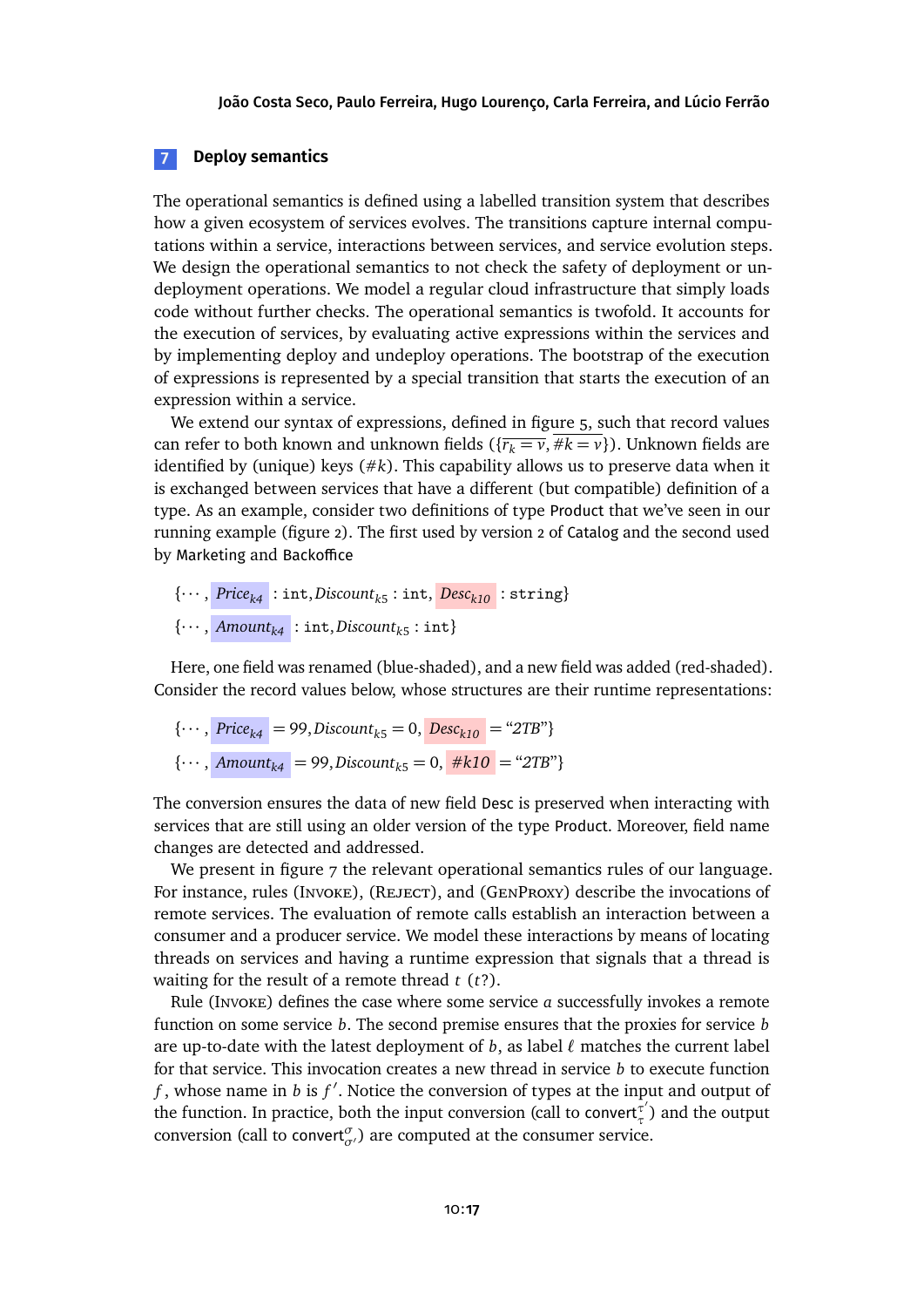<span id="page-17-0"></span>
$$
a_{\text{proxies}} = \text{proxy}(b, \text{valueP}(f, f', \tau' \to \sigma') \cdot \overline{Y}, \ell) \cdot \overline{P_a}
$$
  

$$
b_{\text{label}} = \ell \quad a_{\text{refs}}(b) = \text{valueR}(b, f, k, \tau \to \sigma) \cdot \overline{X} \quad s \text{ fresh}
$$
  

$$
a(t \triangleright \mathcal{C}[f(v)] | \overline{T_a}) \parallel b(\overline{T_b}) \longrightarrow \qquad \qquad \text{(Inverse)}
$$
  

$$
a(t \triangleright \mathcal{C}[\text{convert}_{\sigma'}^{\sigma}(s?)] | \overline{T_a}) \parallel b(s \triangleright f'(\text{convert}_{\tau}^{\tau'}(v)) | \overline{T_b})
$$

$$
\overline{a(t \triangleright \mathscr{C}[s?] | \overline{T_a}) \| b(s \triangleright v | \overline{T_b}) \longrightarrow a(t \triangleright \mathscr{C}[v] | \overline{T_a}) \| b(\overline{T_b})}
$$
 (Resource)

$$
a_{\text{refs}}(b) = \text{valueR}(b, f, k, \tau) \cdot X
$$

$$
\text{labelOf}(a_{\text{proxies}}(b)) = \ell \quad b_{\text{label}} = \ell' \quad \ell' \neq \ell \quad b_{\text{sig}} = \Phi
$$

$$
a' = a[\text{proxies} \rightarrow \text{update}(b, \Phi, \ell') \cdot \overline{P_a}]
$$

$$
\overline{a(t \triangleright \mathcal{C}[f(v)] \mid \overline{T_a})} \left\| b(\overline{T_b}) \longrightarrow a'(t \triangleright \mathcal{C}[f(v)] \mid \overline{T_a}) \right\| b(\overline{T_b}) \tag{REJECT}
$$

 $\overline{\ell}$  fresh  $|\overline{\ell}| = |\overline{M}|$   $\overline{a_c} \subseteq \overline{a}$   $\forall_{i \in 1..|\overline{M}|}$   $M_i = \text{module}(a_i, \overline{R}, \overline{D})$  $a_i$  = service( $M_i$ , { proxy( $b$ ,  $\emptyset$ ,  $\ell_i$ ) | ref( $b$ , \_)  $\in$   $\overline{R}$  },  $\ell_i$ ,  $\emptyset$ ) *S*  $\left\| \overline{c(\emptyset)} \xrightarrow{\text{depth } S} S \right\|$  $\sqrt{a(\emptyset)}$ (Deploy)

 $b_{sig} = \Phi$  *a*<sub>proxies</sub> = update $(b, \Phi, \ell) \cdot \overline{P_a}$ 

 $\overline{Y} = \mathcal{P}(b, a_{\text{refs}}, \Phi)$ 

$$
a' = a[\text{proxies} \rightarrow \text{proxy}(b, \overline{Y}, \ell) \cdot \overline{P_a}]
$$

$$
a(\overline{T}) \rightarrow a'(\overline{T})
$$
(GENProXY)

$$
\frac{s \text{ fresh}}{a(\overline{T}) \xrightarrow{a:\text{start}(e)} a(s \rhd e \mid \overline{T})} (\text{START})
$$

**Figure 7** A selection of operational semantics rules.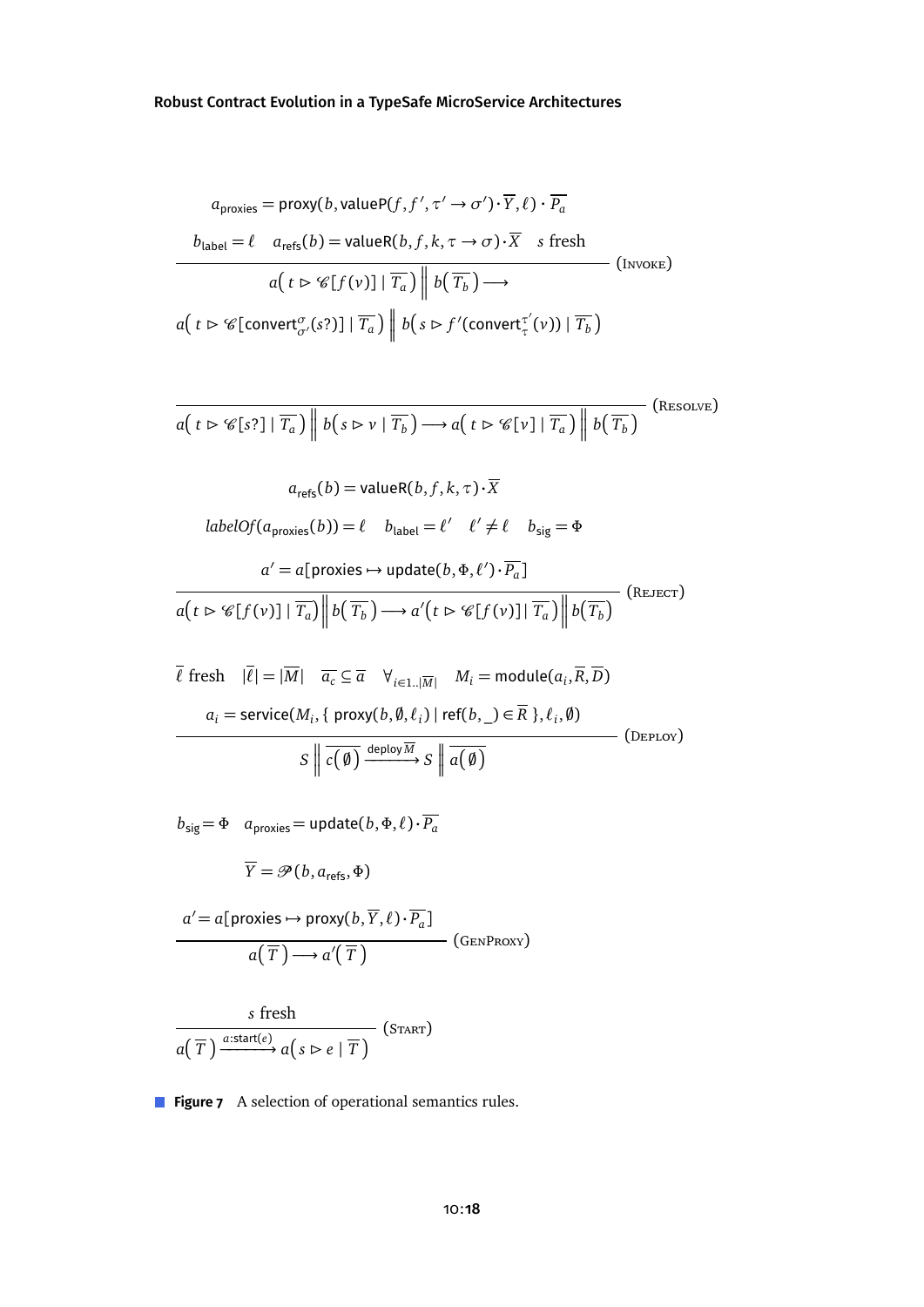<span id="page-18-0"></span>convert<sub>τ</sub>

\n
$$
\text{convert}_{\tau \to \sigma}^{(\tau \to \sigma)}(f) \triangleq \lambda x : \tau'.\text{convert}_{\sigma}^{(\sigma)}(f(\text{convert}_{\tau'}^{(\tau)}(x)))
$$
\n
$$
k' \in \text{keys}(\{r'_{k'} : \beta\}) \land k \in \text{keys}(\{r'_{k'} : \beta\}) \land k \in \text{keys}(\{r'_{k'} : \beta\}) \land k \in \text{keys}(\{r'_{k'} : \beta\}) \land k \in \text{keys}(\{r'_{k'} : \beta\}) \land k \in \text{keys}(\{r'_{k'} : \beta\}) \land k \in \text{keys}(\{r'_{k'} : \beta\}) \land k \in \text{keys}(\{r'_{k'} : \beta\}) \land k \in \text{keys}(\{r'_{k'} : \beta\}) \land k \in \text{keys}(\{r'_{k'} : \beta\}) \land k \in \text{keys}(\{r'_{k'} : \beta\}) \land k \notin \text{keys}(\{r'_{k'} : \beta\}) \land k \notin \text{keys}(\{r'_{k'} : \beta\}) \land k \in \text{keys}(\{r'_{k'} : \beta\}) \land k \in \text{keys}(\{r'_{k'} : \beta\}) \land k \in \text{keys}(\{r'_{k'} : \beta\}) \land k \in \text{keys}(\{r'_{k'} : \beta\}) \land k \in \text{keys}(\{r'_{k} : \alpha\})
$$

**Figure 8** Function convert*<sup>σ</sup> τ* that adapts values of type *τ* to type *σ*.

Rule (Resolve) defines the termination of a function call started by (Invoke). Thread *s* in service *b* terminates and returns value *v*, while thread *t* resumes execution.

Rule (Reject) defines the case where an invocation of function *f* of remote service *b* is rejected, because *b* has evolved (has been redeployed) since its proxies in *a* where generated. This mismatch is detected by the mismatch between the deployment label in the proxy  $(\ell)$  and the producer service label  $(\ell')$ . This causes the consumer module *a* to initiate the generation of proxies for module *b* according to its latest signature (*b*sig). We define an auxiliary function *labelOf* that returns the label of the proxies for a given remove service. We also define the signature of a service  $b_{\text{sig}}$  as the collection of all its function's signatures.

Whenever a proxy is outdated, it is replaced by a token (update $(b, \Phi, \ell^\prime)$ ) containing the necessary signature to produce the proxy code, in our case emulated by the convert function. If a proxy is under update and the target signature changes, the stored signature is updated, guaranteeing that the generated proxy is correct.

Rule (GenProxy) shows the generation of proxies for the references in *a* to the producer service *b*. The generation function  $\mathcal P$  generates the proxies based on the updated information on service *b*. For each reference from *a* to *b*,  $\mathcal{P}$  registers: the local reference name; the corresponding name in the producer module *b*; and its type.

Rule (Deploy) expresses the deployment of a set of modules. Some of these modules are being redeployed after being redefined (*c*), while the remaining ones are new deployments. A module can only be stopped if it is quiescent, i.e. it has no threads running  $(c(\emptyset))$ . The proxy for each reference in a new service *a* is empty and its assigned the corresponding service label (proxy( $b$ , $\emptyset$ , $\ell$ <sub>i</sub>)). When the first interaction with a remote service occurs, the use of fresh labels ensures that there is a mismatch with the producer label, causing an update.

The initial configuration is an empty system, and systems are defined by sequences of deployments. Rule (Start) bootstraps the execution of expressions.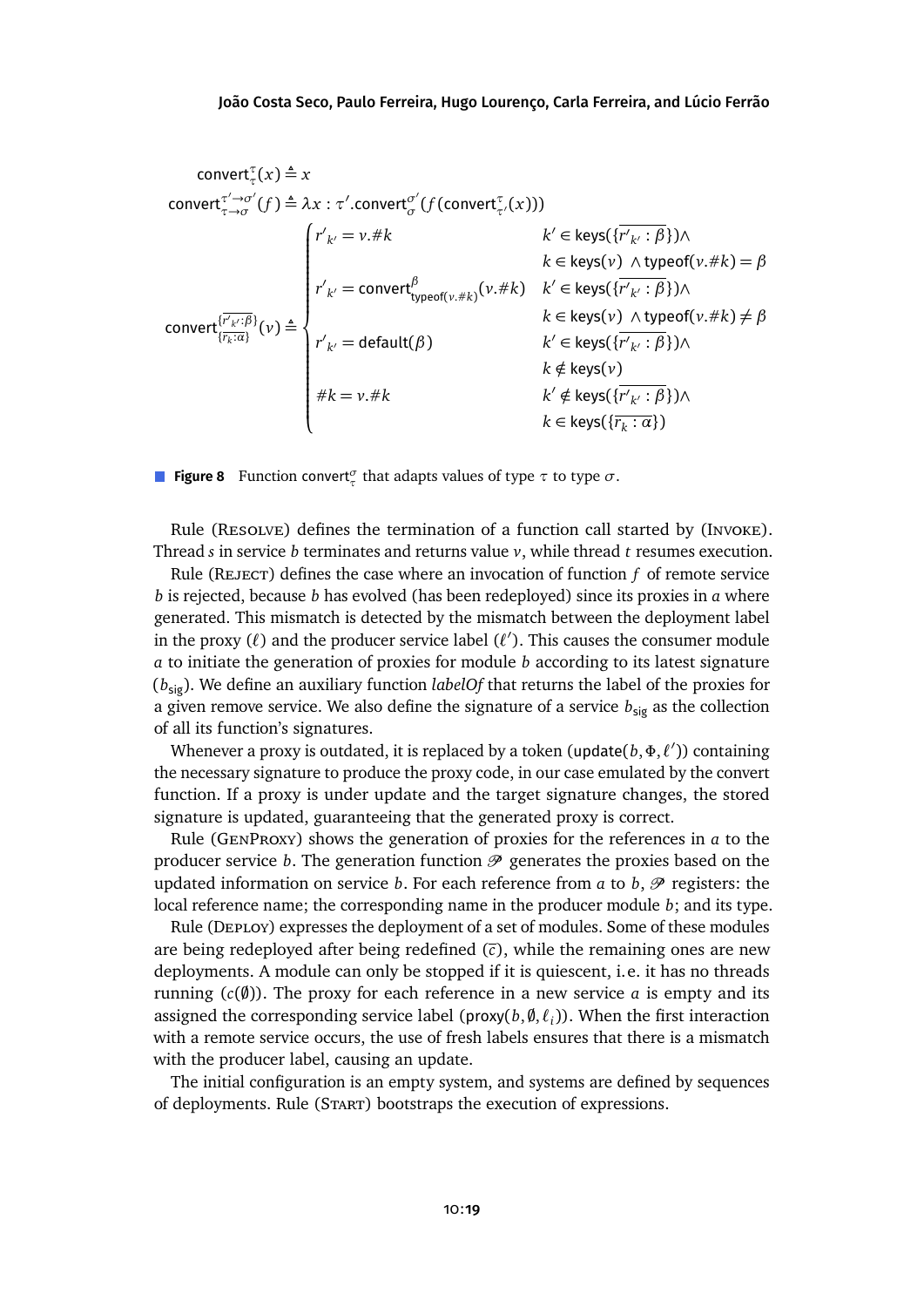We showin [figure 8](#page-18-0) the definition for the adapter function used in rule (Invoke) to convert values between two compatible types. The first case of the definition is the identity function. The second case converts values of function type and recursively converts the argument (contravariantly) and return types. The following cases deal with record values, and depict situations where unknown fields can exist both in the origin and the target type. In the first three cases for records all fields are known to the target type. In the first and second cases the field's key is also known in the source value (but not necessarily in the source type), the former does not require any conversion while in the later the field type has to be converted. In the third case, the field key does not exist in the source value, therefore it is initialised with a default value. The last case for records, deals with field keys of the source type that do not exist in the target type. Then, these fields are preserved in the target as unknown fields, thus ensuring that no information is lost by the type conversion. Note that the primitive operator  $v$ .# $k$  is used both to access known fields  $(r_k)$  and unknown fields (#*k*) as the keys are unique inside a record.

### <span id="page-19-0"></span>**8 Technical Results**

We next present the results of both our model and system architecture, specifically we show that the deployment of new modules preserves the well-formedness of the microservice system [\(theorem 1\)](#page-21-1). A corollary of this result is that starting from an empty system, and only performing verified deployment actions, we never reach a system with incompatible interfaces between microservices.

We incrementally present partial results that lead to the final theorem. We separately prove the preservation of types for expressions, internal system reductions (computations) and reductions caused by actions like deploy, undeploy and spawning of new threads. In this section, we sketch the proofs of the lemmas and theorems below.

Any well-typed expression is guaranteed to reduce in the context of a set of definitions  $(D)$  to an expression with the same type and therefore yield results of that type.

<span id="page-19-1"></span>**Lemma 1** (Type preservation for expressions). *If*  $\Sigma$ ;  $\Delta \vdash e : \tau$ *, and*  $\Sigma$ ;  $\Delta \vdash \overline{D} : \overline{P}$ *, and*  $\overline{D}$   $\vdash$  *e*  $\longrightarrow$  *e' then*  $\Sigma$ ;  $\Delta$   $\vdash$  *e'* :  $\tau$ *.* 

*Proof.* By induction on the size of the typing derivation and by case analysis on the last reduction rule applied.  $\Box$ 

In this next step, given that well-typed expressions preserve typing [\(lemma 1\)](#page-19-1), we prove that all computations, that don't change the structure of the system – inside services or service invocations, performed by the services keep the well-formedness of the systems.

<span id="page-19-2"></span>**Lemma 2** (Preservation on computation). *If*  $C$ ;  $\Gamma \vdash S : P$ *, and*  $S \longrightarrow S'$  *then*  $C$ ;  $\Gamma' \vdash S' : P$ *for some*  $Γ'$ .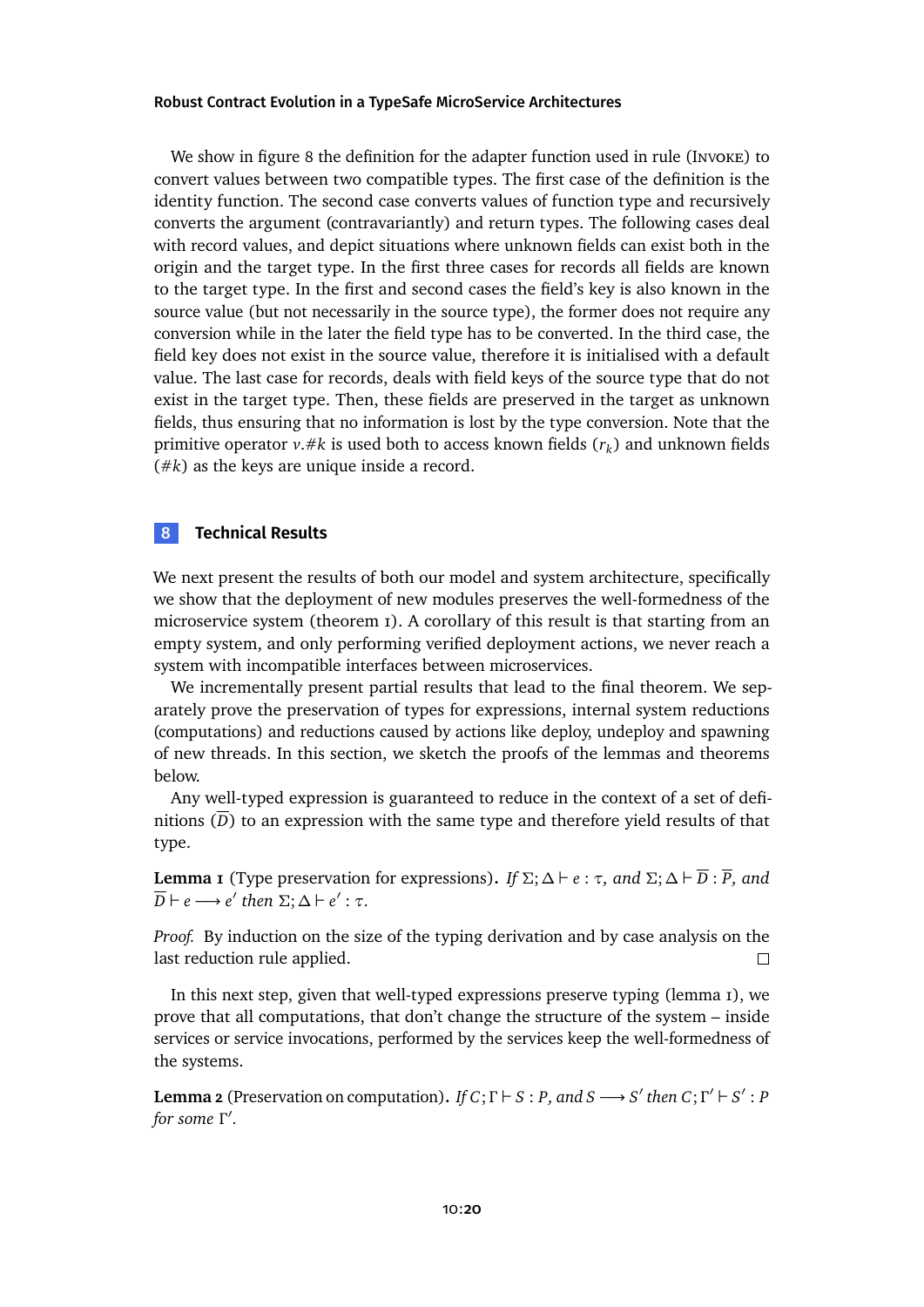*Proof.* By induction on the size of the reduction derivation and by case analysis on the last reduction rule applied. For all cases, rules (T-Service) and (T-System) are used to breakdown *S* and reassemble *S'*. In the case for rule (Invoke) we leverage knowledge that calls to definitions have arguments of base types (*β*) to conclude the argument *v* can be typed in an empty environment, a stepping stone to prove that the value can effectively be transported to the producer service and typed correctly there. For rule (Gen-Proxy), we explore the possibility that the deployment label (*`*) of the proxy may or may not be up-to-date with the timestamp of the producer service, proceeding the type derivation with (T-Proxy) or (T-OutDated) respectively.  $\Box$ 

We now prove that all new expressions being spawned that are well-typed in the context of a module maintain the well-formedness of the system and therefore do not introduce any disruption.

<span id="page-20-0"></span>**Lemma 3** (Preservation on start expression). *If*  $C$ ;  $\Gamma \vdash S$  : *P* and module

$$
M_b = \text{module}(b, \overline{R}, (\overline{\langle n, k \rangle} : \delta = e, \overline{\langle n', k' \rangle} = \delta'))
$$

*with references*

$$
\overline{R} = ref(a, (\overline{valueR(b, m, k', \sigma)}, \overline{typeR(a, m', k', \sigma')})
$$

and S  $\xrightarrow{b:\text{start}(e)} S'$ , and expression  $\overline{\overline{m':\sigma'}}, \overline{n':\delta'}; \overline{\overline{m:\sigma}}, \overline{n:\delta} \vdash e : \tau$ , then there is  $\Gamma'$  such *that*  $C$ ;  $\Gamma' \vdash S'$  *: P.* 

*Proof.* By inspection of the typing and reduction rules. The only reduction rule applicable in this case is rule (Start). By inversion of typing derivation we know that all expressions in threads  $\overline{T_b}$  in a service  $b(\,\overline{T_b}\,)$  are well-typed,  $\overline{\Gamma,|M_{\mathsf{defs}}|,|M_{\mathsf{refs}}| \vdash e:\sigma}.$ The new expression *e* is well-typed as hypothesis  $(\overline{m': \sigma'}, \overline{n': \delta'}; \overline{\overline{m : \sigma}}, \overline{n : \delta} \vdash e : \tau)$ and we have  $|M_{\text{defs}}| = \overline{n : \delta}$  and  $|M_{\text{refs}}| = \overline{\overline{m : \sigma}}$ . Hence, by applying rule (T-SERVICE) we conclude that the new service  $b(s : e | \overline{T_b})$  is also well typed with  $\Gamma' = \Gamma, s : th(\tau)$ . Hence, the system is also well-typed by reconstructing the derivation with rule (T-SYSTEM).  $\Box$ 

We now look into the deploy operation and prove that all new services being deployed are well-typed and in the context of the existing system maintain its wellformedness and therefore do not introduce any disruption. Notice the combination of static type checking of modules being deployed  $(\overline{M})$  with the runtime validation of their interface specification with the actual system metadata by function  $\mathcal X$  (performed by the global deployment manager of the system).

<span id="page-20-1"></span>**Lemma** 4 (Preservation on Deployment). *If*  $S \xrightarrow{deployM} S'$ , and  $C; \Gamma \vdash S : P, P'$  and  $\forall_{i\in{1..|\overline{M}|}}$ . *C*, *P*,  $\overline{P''}$   $\vdash M_i$  :  $P''_i$  $\mathcal{X}'(S, \overline{M}, C, \overline{P''})$ , then  $C; \Gamma \vdash S' : P, \overline{P''}.$ 

*Proof.* By inspection of the reduction derivation and by analysis of the typing derivation. The only rule available for deploy derivations is Rule (Deploy), where the application of (T-Service) to the new services is trivial as there are no proxies or threads present,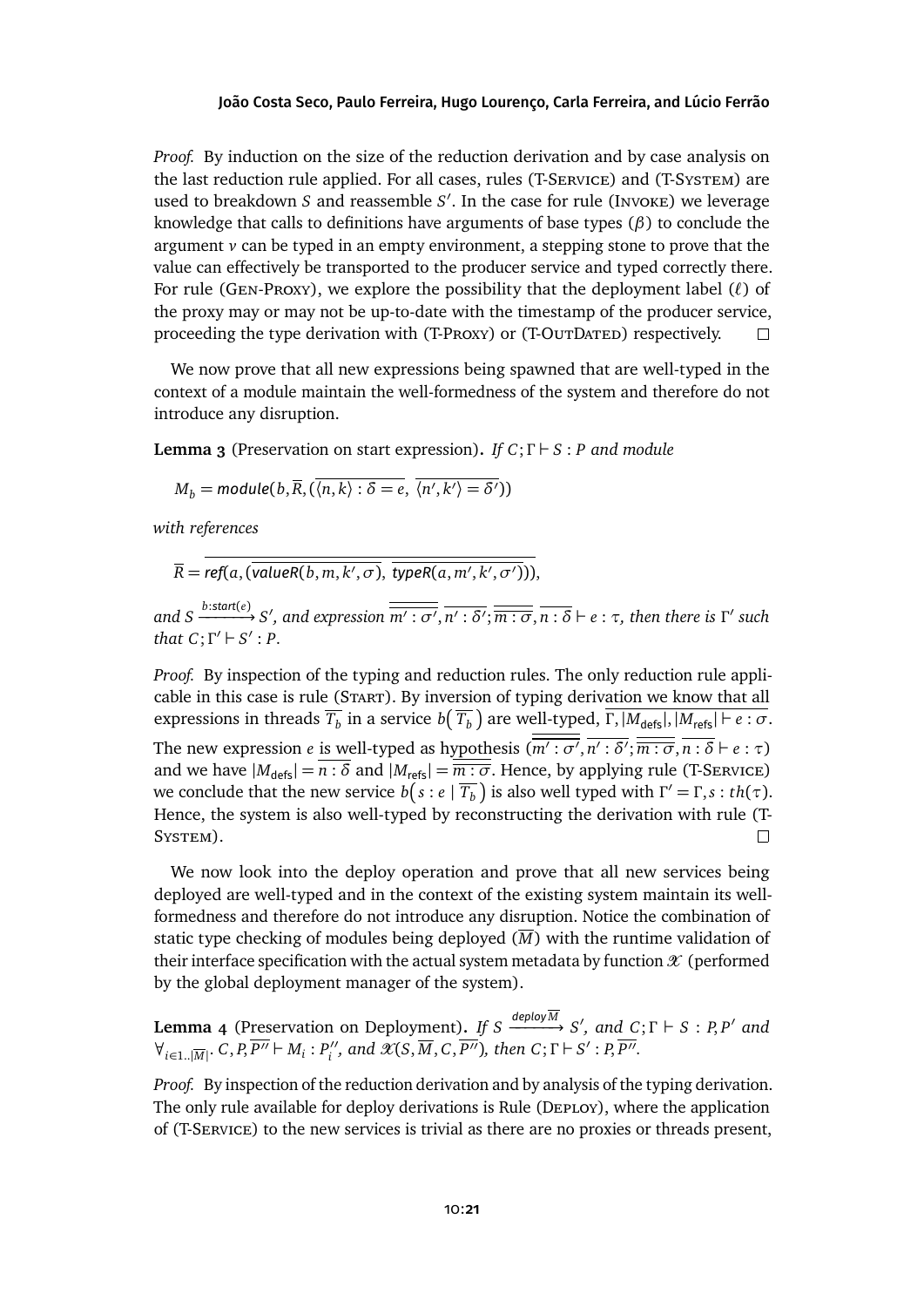and the hypothesis states that the modules are well-typed. Given a well-typed set of services from the modules given, we have to show that the requirements of the remaining system are satisfied by the newly deployed services and vice-versa. This is achieved by lifting the notion of compatibility from types to environments and proving a property of weakening based on compatibility.  $\Box$ 

**Definition 4** (Disjoint environments)**.** *Two environments, C and P, are disjoint, written C*#*P, if their domains are disjoint and the set of module names are disjoint.*

The same reasoning needs to be done for the undeployment of a set of microservices.

<span id="page-21-2"></span>**Lemma 5** (Preservation on Undeployment). *If S*  $\xrightarrow{underpoly\overline{c}} S',$  and  $S\# \overline{c},$  with  $\overline{c}_{defs} =$  $\overline{\langle n,k\rangle:\delta=e}, \overline{\langle n,k\rangle=\delta}$  and  $C\vdash S:P, \overline{k:\langle b,n,\delta,\ell\rangle}$  then  $C;\Gamma\vdash S':P$ .

*Proof.* By inspection of the reduction and typing derivation with only (UNDEPLOY) as the last possible reduction rule.  $\Box$ 

The global type preservation result gathers the previous lemmas in a single result.

<span id="page-21-1"></span>**Theorem 1** (Type preservation)**.** *For all systems S, and type assertions C*, *Γ* , *P, if the starting system S is well-formed (C*; *Γ* ` *S* : *P) then*

- *n. if S evolves internally (S*  $\longrightarrow$  *S'*), *then S' is well-formed (C*;  $\Gamma$   $\vdash$  *S'* : *P*), and
- *2. if an expression e is well-typed, written*  $\overline{\overline{m : \sigma}}$ ,  $\overline{n : \delta} \vdash e : \tau$ , with relation to some *module*  $M_b$  *= module*(*b*, ref(a, valueR(*b*, m,  $k', \sigma$ )),  $\overline{\langle n, k \rangle : \delta = e}$  ), and it is started in service b (S  $\xrightarrow{b:\text{start}(e)} S'$ ), then S' is well-formed (C;  $\Gamma'\vdash S'$  : P) for some  $\Gamma'$ , and
- 3. *if a set of well-typed modules*  $\overline{M}$  *(* $\forall$ *<sub>i∈1..</sub>|* $\overline{M}$ *|* $\cdot$  *<i>C*,  $P_0$ ,  $\overline{P''} \vdash M_i : P''_i$ *i ), that are compatible*  $w$ ith the system  $(\mathscr{X}(S,\overline{M},C,\overline{P''}))$  is deployed  $S \xrightarrow{deployM} S'$  with  $P=P_0,P',$  then the *target system is well-formed (C;Γ*  $\vdash$  *S'*  $:$  *P*<sub>0</sub>,  $\overline{P''}$ ), and finally
- *4. if a set of modules c, disjoint from the system S (S*#*c) is undeployed (S undeploy c* −−−−−−→ *S* 0 *), then the target system is well-formed, and the undeployed services are no longer available*  $C$ ;  $\Gamma \vdash S' : P\backslash \overline{k : \langle b, n, \delta, \ell \rangle}$ , with  $\overline{c}_{\text{deg}5} = \overline{\langle n, k \rangle : \delta = e}$ .

*Proof.* Each item of the theorem is proven by lemmas [2,](#page-19-2) [3,](#page-20-0) [4,](#page-20-1) and [5.](#page-21-2)

 $\Box$ 

The preservation of types guarantees that the system always evolves in a principled manner, abiding by type compatibility between the different producer and consumer services. But the dynamically generated proxies and unknown fields, presentedin [sec](#page-16-0)[tion 7,](#page-16-0) also guarantee that no values are lost even when some services do not agree on the same type definition, effectively ensuring a preservation of values across calls. A preliminary result reflecting value preservation by the convert*<sup>σ</sup> τ* function used in proxies is presented below.

<span id="page-21-0"></span>**Lemma 6** (Compatibility implies no loss of values). If types  $\tau$ , $\tau'$  are compatible *τ*  $\rightarrow$  *τ'* and there is a value *v'* of type *τ'*, then we have that convert<sup>*τ'*</sup> *τ*<sup>'</sup><sub>τ</sub>'(*v'*)) = *v'' where either v* <sup>00</sup> <sup>=</sup> *<sup>v</sup> if no unknown fields exist in both <sup>τ</sup> and <sup>τ</sup>* 0 *, or otherwise we know*  $v'' = \{\overline{r'}_{k'} = v'.\#k', \overline{\#k} = \text{default}(\alpha)\}.$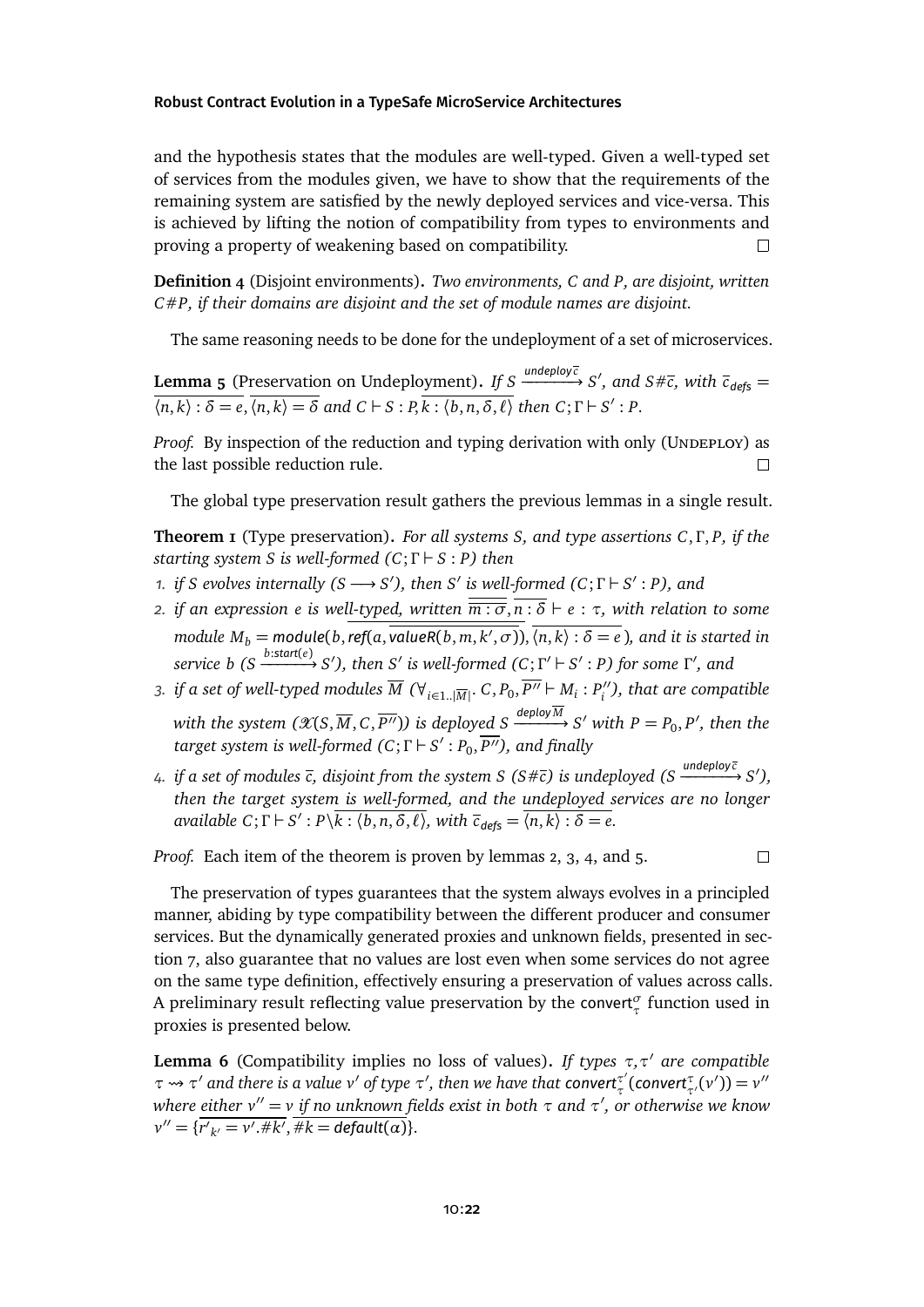*Proof.* By induction on the structure of the type  $\tau'$ . The case for record types requires exercising the combinations between known and unknown fields of both *τ* and *τ'*, with the key aspect being that the inner conversion (convert<sub>τ</sub><sup>,</sup>) preserves all the fields from *τ'* that are not present in *τ* as unknown values, allowing the outer conversion (convert*<sup>τ</sup>* 0  $\Box$ *τ* ) to read them back.

Another essential property that completes type safety in this setting is the progress of well-typed systems. In this case, it includes that a well-typed system should be composed only of terminated threads (whose expression is a value), and that for all threads waiting for a result there is a waiting thread expression *t*? introduced by an external call. From inspecting the reduction rules we notice that threads are introduced by rule (INVOKE) and eliminated by rule (RESOLVE). We can also observe that an expression being started in a service is not typed in an environment containing thread values, and thus cannot include waiting thread expressions. Also, threads cannot be passed around as first-class values. These arguments contribute for a wellfounded, and paired, order of threads and corresponding waiting expressions. The proof technique necessary for such property should account for the role a thread has in system (caller or callee), discipline the linearity of thread values and detect deadlocks caused by entanglement of threads. Many works in the literature deal with this problem in similar situations [\[8,](#page-28-3) [9,](#page-28-2) [11\]](#page-28-4) that should be applicable here.

# <span id="page-22-0"></span>**9 Experimental Results**

Our research is motivated by data from real, large-scale, applications created with the OutSystems platform. The evaluation of our model presented in this section is twofold. In a first assessment, we gather data from real applications and analyse the traces of past deployments (5 years) under our evolution model to measure its impact. In a second phase, we compare the actual evolution of an OutSystems application before and after the adoption of our compatibility model between module references.

**Analysis of evolution traces** We collected data about the evolution of three large software factories (collections of applications from third-party partner companies) in a development period of 5 years, each one containing more than 1000 modules. Our measurements aggregate changes, by kind and frequency, of module signatures observable in the deployment of new modules. Our raw dataset consists of 8889 production deployments, with a total of 23986 signature changes. The data was collected by querying the history of deployments in the meta-data database of the OutSystems platform, allowing us to validate our model and analyse its impact with real data. Note that this data refers to applications developed using a version of the OutSystems platform that did not compile to microservice architectures. Nevertheless, module references used in those applications have a direct correspondence to REST APIs and provide a reliable measure for the impact of our approach.

[Table 1](#page-23-0) presents the number of occurrences of signature changes aggregated by kind and divided by software factory. Our data set contains diverse large-scale enterprise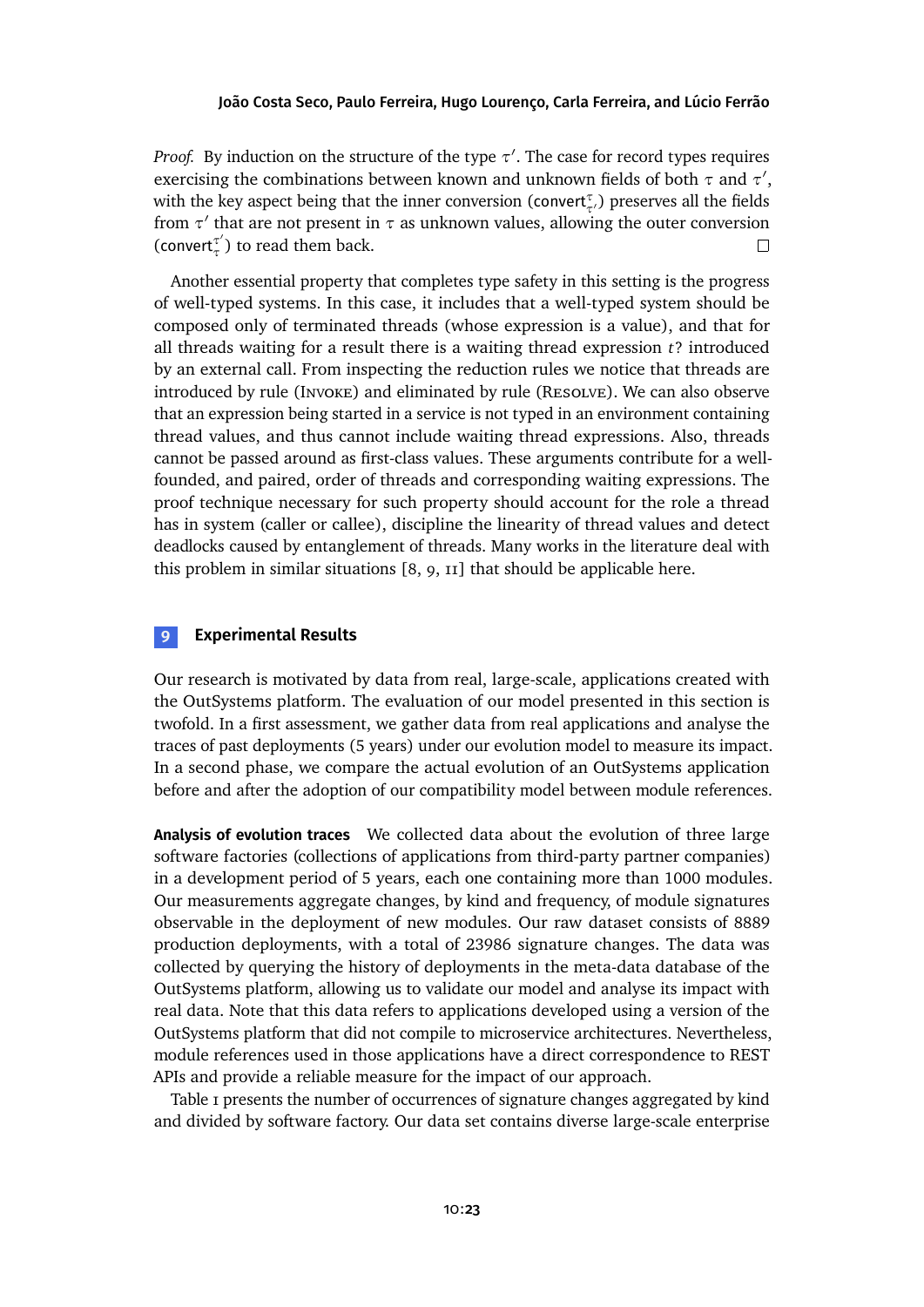| Kind                            | Occurrences of Changes |               |      |               |     |               |             |               |
|---------------------------------|------------------------|---------------|------|---------------|-----|---------------|-------------|---------------|
|                                 | Factory I              |               |      | Factory 2     |     | Factory 3     | Total       |               |
|                                 | #                      | $\frac{0}{0}$ | #    | $\frac{0}{0}$ | #   | $\frac{0}{0}$ | #           | $\frac{0}{0}$ |
| New Optional Field <sup>®</sup> | 7345                   | $50.63\%$     | 2354 | $26.61\%$     | 30I | 47.55%        | 10000       | 41.69%        |
| Change Field Type               | 2204                   | 15.19%        | 2629 | 29.72%        | 32  | 5.06%         | 4865        | $20.28\%$     |
| Remove Field                    | 1625                   | $II.20\%$     | 2507 | $28.34\%$     | 70  | II.06%        | 4202        | $17.52\%$     |
| New Mandatory Field             | <b>1725</b>            | II.89%        | 586  | $6.62\%$      | 108 | 17.06%        | 2419        | 10.09%        |
| Rename Field <sup>*</sup>       | 1156                   | $7.97\%$      | 620  | $7.01\%$      | 45  | $7.II\%$      | <b>1821</b> | 7.59%         |
| Reorder Fields <sup>*</sup>     | 320                    | $2.2I\%$      | 96   | 1.09%         | 34  | $5.37\%$      | 450         | I.88%         |
| Change to Optional*             | 99                     | $0.68\%$      | 43   | $0.49\%$      | II  | $1.74\%$      | I53         | $0.64\%$      |
| Change to Mandatory             | 33                     | $0.23\%$      | Π    | $0.12\%$      | 32  | 5.06%         | 76          | $0.32\%$      |

### <span id="page-23-0"></span>**Table 1** Occurrences of signature changes grouped by kind.

\* Changes that are compatible in our model and in version 11 of the OutSystems platform.

applications from different domains (banking, insurance, and IT management), and shows some commonalities in the distribution of the kind of changes observed, but not a direct correspondence, as it can be observed from the relative frequency of changes in [table 1.](#page-23-0) The correlation also exists when we observe the number of deployments where those changes occurred, shown in [table 2.](#page-24-0) We can also observe that there is no direct correspondence between the ordering of changes related to frequency of deployments. We establish our baseline by reporting on changes that are deemed incompatible in version 10 of the OutSystems platform, i.e. currently for these kind of changes all consumer modules need to be explicitly adapted and new versions need to be deployed in order to avoid runtime errors. Note also that said changes are also incompatible, i.e. cause runtime errors, in any ad-hoc microservice implementations unless explicitly foreseen by the developers. In contrast, our model considers some of these changes as being compatible - the rows marked with an asterisk in [table 1](#page-23-0) correspond to compatible changes according to our model. The most frequent change that we are able to deem compatible is the addition of an optional field to a datatype being used in an interface. That alone accounts for an average of 41.7% of the changes introduced. The renaming of fields, reordering of fields in datatypes, and the changes from mandatory to optional are also changes that our model is capable of automatically and dynamically adapt and avoid the explicit correction and subsequent compilation of client modules' code. When combined, these changes account for 12424 signature changes, or 51.8% of all the changes in our data set. Other changes like changing a field's datatype, and addition of a mandatory field are not covered by our model. Our model also considers removal of unused fields, but since [table 1](#page-23-0) does not provide specific data about the usage of fields, we pessimistically assume that all removals are unsafe and not automatically adaptable.

Our data does not discriminate individual deployments that *only* contain compatible changes. Our data accounts only for the number of times a certain kind of change was observed in a deployment, and the number of separate deployments where they were observed [\(table 2\)](#page-24-0). We proceed with the worst-case estimate for the reciprocal scenario – the number of deployments that contain *at least* one incompatible change – is obtained by assuming that all incompatible changes in our data occurred in separate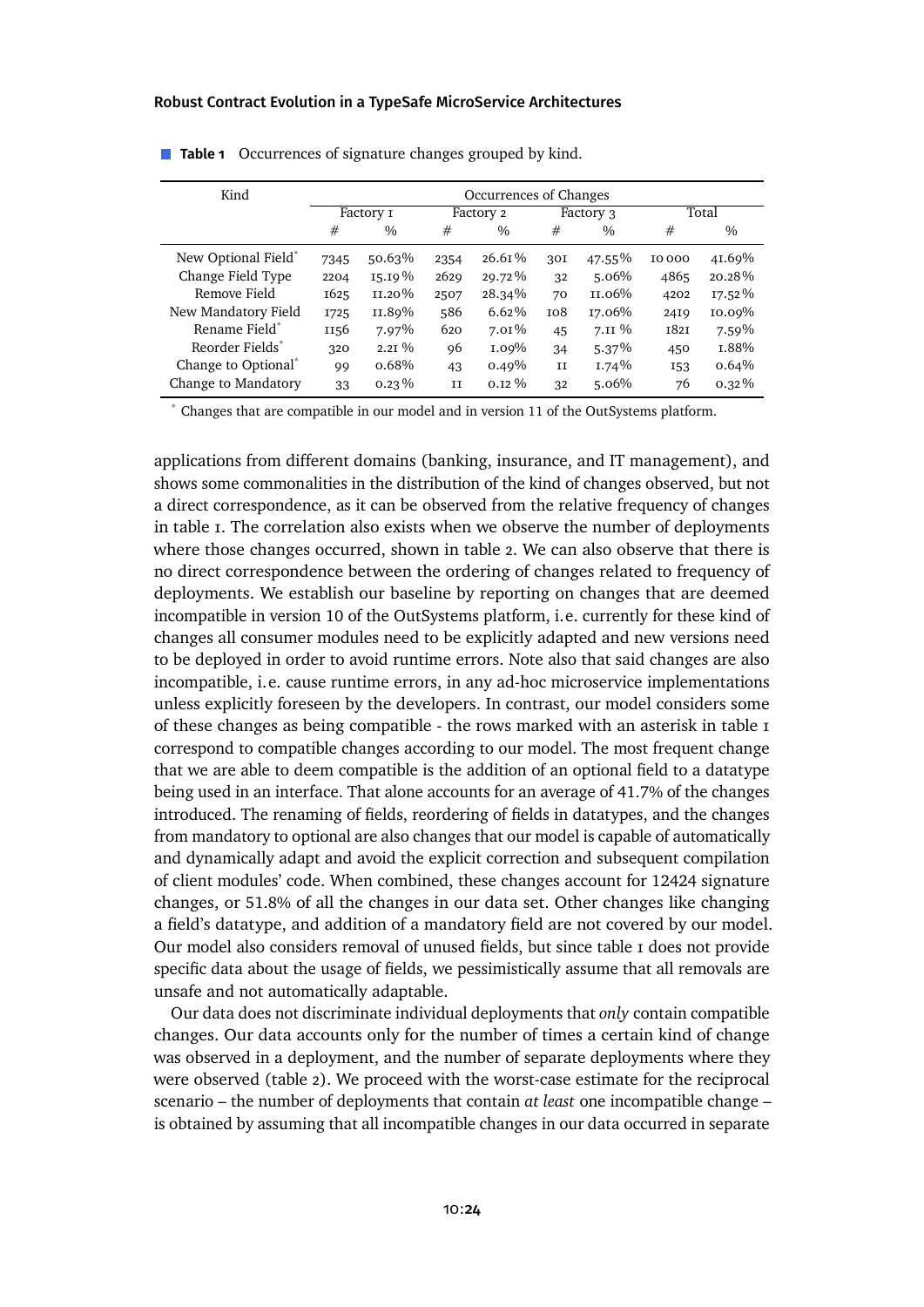| Kind                | $#$ Deployments |           |           |            |  |
|---------------------|-----------------|-----------|-----------|------------|--|
|                     | Factory I       | Factory 2 | Factory 3 | Total      |  |
| New Optional Field  | 2192            | II32      | II5       | 3439       |  |
| Change Field Type   | 723             | 449       | 22        | II94       |  |
| Remove Field        | 877             | 493       | 45        | I4I5       |  |
| New Mandatory Field | 798             | 357       | 38        | II93       |  |
| Rename Field        | 546             | 353       | 36        | 935        |  |
| Reorder Fields      | <b>182</b>      | 54        | т6        | 252        |  |
| Change to Optional  | 80              | 43        | 4         | <b>I27</b> |  |
| Change to Mandatory | 28              | 6         | 22        | 56         |  |

<span id="page-24-0"></span>**Table 2** Deployments grouped by kind of signature changes.

<span id="page-24-1"></span>

|  |  |  | Table 3 Safe and incompatible deployments analysed per factory. |  |  |  |
|--|--|--|-----------------------------------------------------------------|--|--|--|
|--|--|--|-----------------------------------------------------------------|--|--|--|

| Source Factory | $#$ Changes | Deployments |               |      |                    |
|----------------|-------------|-------------|---------------|------|--------------------|
|                |             | Total       | <b>Broken</b> | Safe |                    |
|                |             | #           | #             | #    | $\frac{0}{0}$      |
| Factory 1      | 14507       | 3759        | 2426          | 1333 | 35.46%             |
| Factory 2      | 8846        | 4659        | 1305          | 3354 | 71.99%             |
| Factory 3      | 633         | 47I         | 105           | 366  | 77.71 <sup>%</sup> |
| Total          | 23986       | 8889        | 3836          | 5053 | 56.85%             |

deployments. For instance, in factory 1, the worst case scenario is when all kinds of changes in datatypes, removal of fields, new mandatory fields, and changes to the mandatory property of fields occur in separate deployments. That means that the deployment with breaking changes counting  $2426 (723 + 877 + 798 + 28)$  in a total of 3759 deployments. That means that at least 35 % of the breaking deployments are automatically adapted. [Table 3](#page-24-1) presents the reduction on the number of incompatible signature changes after the adoption of our model. Results are better for the other two factories with reductions on the number of breaking deployments above 72 %. We conclude that an aggregated average of at least 57% of the analysed deployments are classified as safe under our model, and do not require the explicit adaptation, compilation, and deployment of new versions of any consumer modules. Hence, such deployments would be seamless to the users and cause the minimum amount of downtime and synchronization in a microservice architecture.

**Compared analysis of signature compatibility** In a second assessment of our model, we evaluate the incremental evolution of a smaller monolithic application with approximately 450 modules, to a more loosely-coupled architecture where references are implemented by services and the compiler uses a partial implementation of our compatibility relation to determine what modules need adaptation and recompiling. This application is a development lifecycle management system that provides automation and supports a continuous integration environment inside OutSystems. The transition was enabled by upgrading the system to version 11 of the OutSystems platform, which supports service-based references and API compatibility analysis. All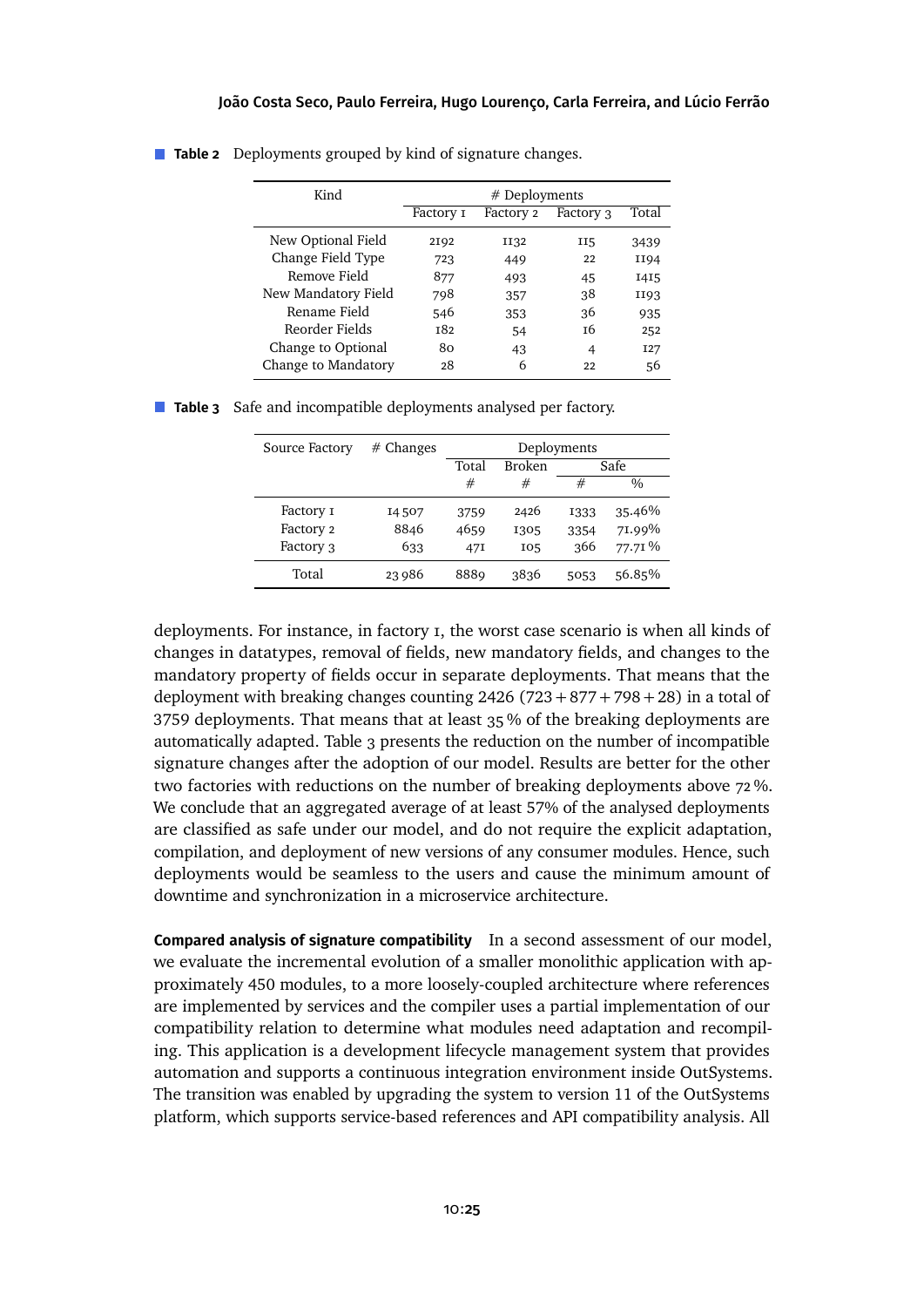|            | Deployments | Modules with changes |           |      | Modules adapted |
|------------|-------------|----------------------|-----------|------|-----------------|
|            | #           | #                    | by deploy | #    | by deploy       |
| version 10 | 714         | 1679                 | 2.4       | 7669 | 10.7            |
| version 11 | 559         | II77                 | 2.I       | 2423 | 4.3             |

<span id="page-25-0"></span>**Table 4** Modules automatically adapted before and after the compatibility model.

compatible changes enumerated in [table 1](#page-23-0) are used in version 11 to determine if a deployment has a breaking change requiring the intervention of a developer. Also, following our model, the implementation in version 11 includes the removal of fields based on actual usage, covered in our model, but not measured in the first analysis.

We measured 714 production deployments during a period of 10 months of a monolithic style development, and observed 559 production deployments during the service-based phase also during 10 months. The results are shown in [table 4,](#page-25-0) showing the number of modules that were explicitly changed by developers, and the number of modules that needed to be adapted as a consequence of the changes introduced. The average number of modules modified on each deployment reduced from 2.4 to 2.1, a slight descent that can be associated to the compatibility relation not demanding changes in consumer modules. The modules that required adaptation and recompilation per deployment was substantially reduced from an average value of 10.7 to 4.3 modules per deployment (59 % reduction). This result is not directly associated with the compatibility relation, but mostly a consequence of the adoption of a new criteria for detecting signature changes, similar to what happens in our model when the deployment label does not change. In version 11, module changes that do not modify the signature of programming elements (e.g. entities and functions) do not require consumer modules to be adapted. All remaining module adaptations needed in version 11 (4.3 modules per deployment) are identified as non-breaking in our model and are covered by the dynamic proxy mechanism presented in this paper. Such mechanism is not yet implemented in the platform, but the results presented here are already very promising.

In summary, we conducted two experiments. The first one uses aggregated data from past development histories evaluating them in the present model, and another that observed the actual evolution of an application using a version of the OutSystems platform that implements the compatibility relation presented in this paper. Our experiments point to a significant impact of our approach. However, the analysis can be refined to transform our worst-case results to a more fine-grained analysis with data that depicts each deployment individually and includes the actual combination of different kinds of changes on each deployment. The second experiment is an indirect comparison and measure of impact, but using the actual implementation of the compatibility model, although not yet in the realm of microservices.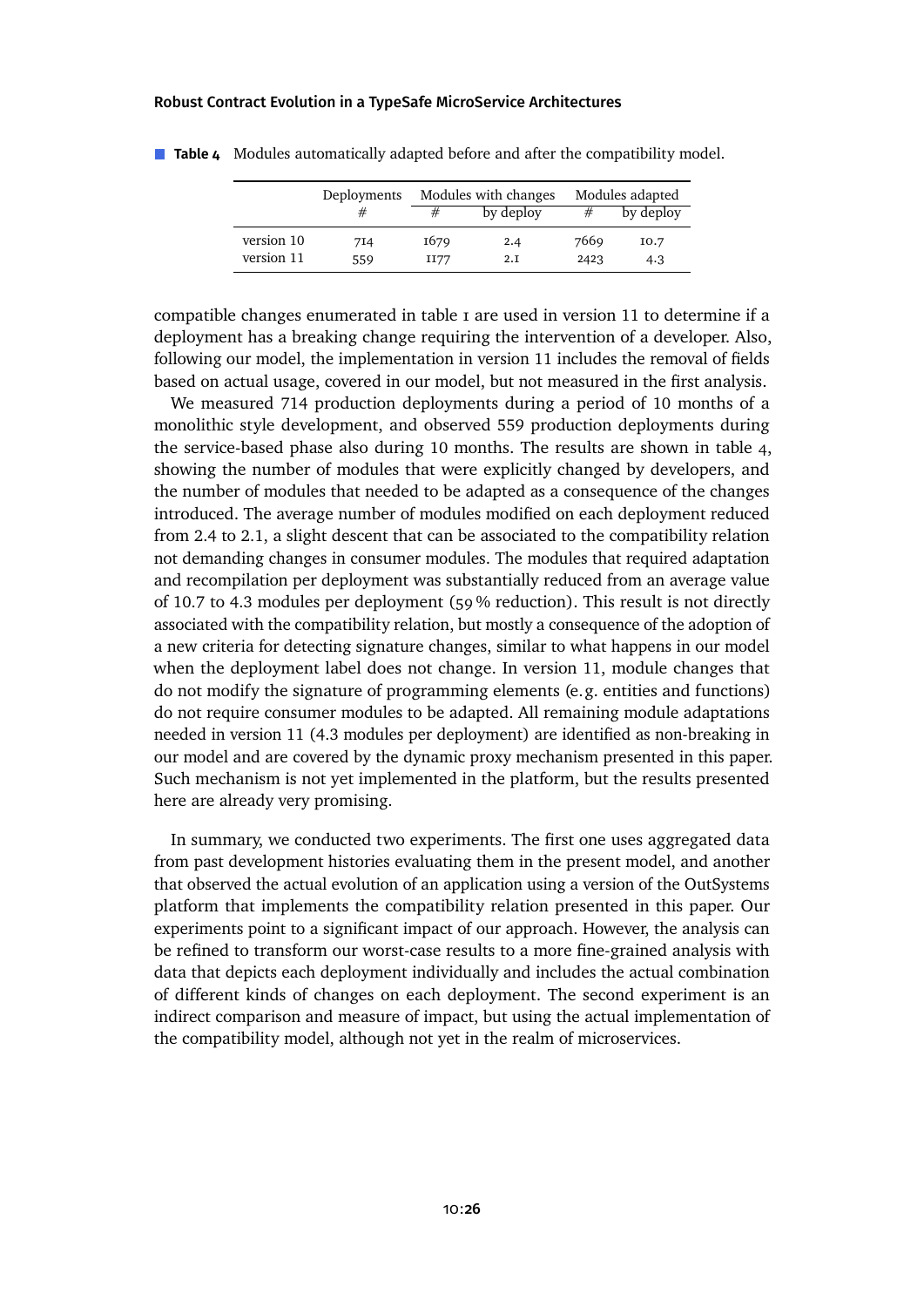### **10 Related Work**

Service-oriented architectures have been stress-tested in past years, as systems and organisations adapt to make the most out of cloud technologies and deal with ever increasing amounts of data. Uber [\[21\]](#page-29-3) and Netflix [\[26\]](#page-30-5) are prominent examples of development of robust distributed systems designed with microservice architectures [\[13,](#page-29-4) [29,](#page-30-6) [35\]](#page-31-3). Software engineering guidelines assume a scenario of frequent service implementation changes and few interface or contract modifications [\[18\]](#page-29-5), as breaking the contracts requires synchronization with consumers and may lead to runtime errors and unexpected behaviours. So, common designs focus on fault tolerant services that are robust to changes and failures on services they depend on, and ensure graceful degradation [\[15,](#page-29-6) [20,](#page-29-7) [36\]](#page-31-4). In contrast, our model focuses on reducing the types of changes that effectively breach the expected contracts.

Frameworks as Protobuf, Thrift, and Avro support data schema evolution [\[24,](#page-30-7) [25\]](#page-30-8), but their support is more restricted and without the guarantees given by our approach. For instance, in Protobuf and Thrift new fields can be added. However, these fields must be optional to ensure newer service versions can read data written by older service versions. In Avro it is only possible to add or remove fields with a default value.

Breaking contracts is a concern that is already present in early studies about the evolution of library code [\[12\]](#page-29-8). In a loosely-coupled scenario, contract compliance through dynamic monitoring of semantic rules is a key, but error prone aspect. Approaches like [\[33\]](#page-30-9) propose the use of API call logs to capture runtime dependencies between different services to predict the impact of deploying a new version of a service. Versioning of interfaces is adopted as a last resort, supported by conventions and dedicated methods [\[22,](#page-30-0) [23\]](#page-30-1), as it adds an extra layer of complexity to systems developed by different teams. In contrast, our approach targets a setting where service interfaces and dependencies are statically-known by a lifecycle management system. The system leverages that information to assess: the impact of a deployment in all running consumer and producer services; and, the feasibility of generating compatible proxies. The need for versioning is eliminated, as the running services support automatic adaptation of interfaces for all compatible changes, effectively promoting a single-endpoint strategy.

In the context of service-oriented architectures (SOA) there has been extensive research on the adaptability of services [\[3,](#page-28-5) [4,](#page-28-6) [6,](#page-28-7) [7,](#page-28-8) [14,](#page-29-9) [27\]](#page-30-10). There are similarities between SOA and microservices, as both follow a separation of concerns approach based on services. These two architectures diverge on some relevant features, in particular on the fact the SOA services are tightly-coupled while microservices are loosely-coupled. As a consequence, adaptability in SOA is not focused on evolution but on the integration of microservices. These works [\[3,](#page-28-5) [4,](#page-28-6) [7,](#page-28-8) [14,](#page-29-9) [27\]](#page-30-10) on SOA address and develop adapters for behavioural mismatches among business processes. The concern is mainly on adapting workflows and most assume that data adaptation is already defined by developers. Standard service binding technologies (cf. SOAP) use description languages like WSDL [\[1\]](#page-27-0) to specify contracts, allowing them to check for compatibility of services on every remote call, and issue runtime exceptions when some mismatch happens. Schema registries and service brokers are also used to centralize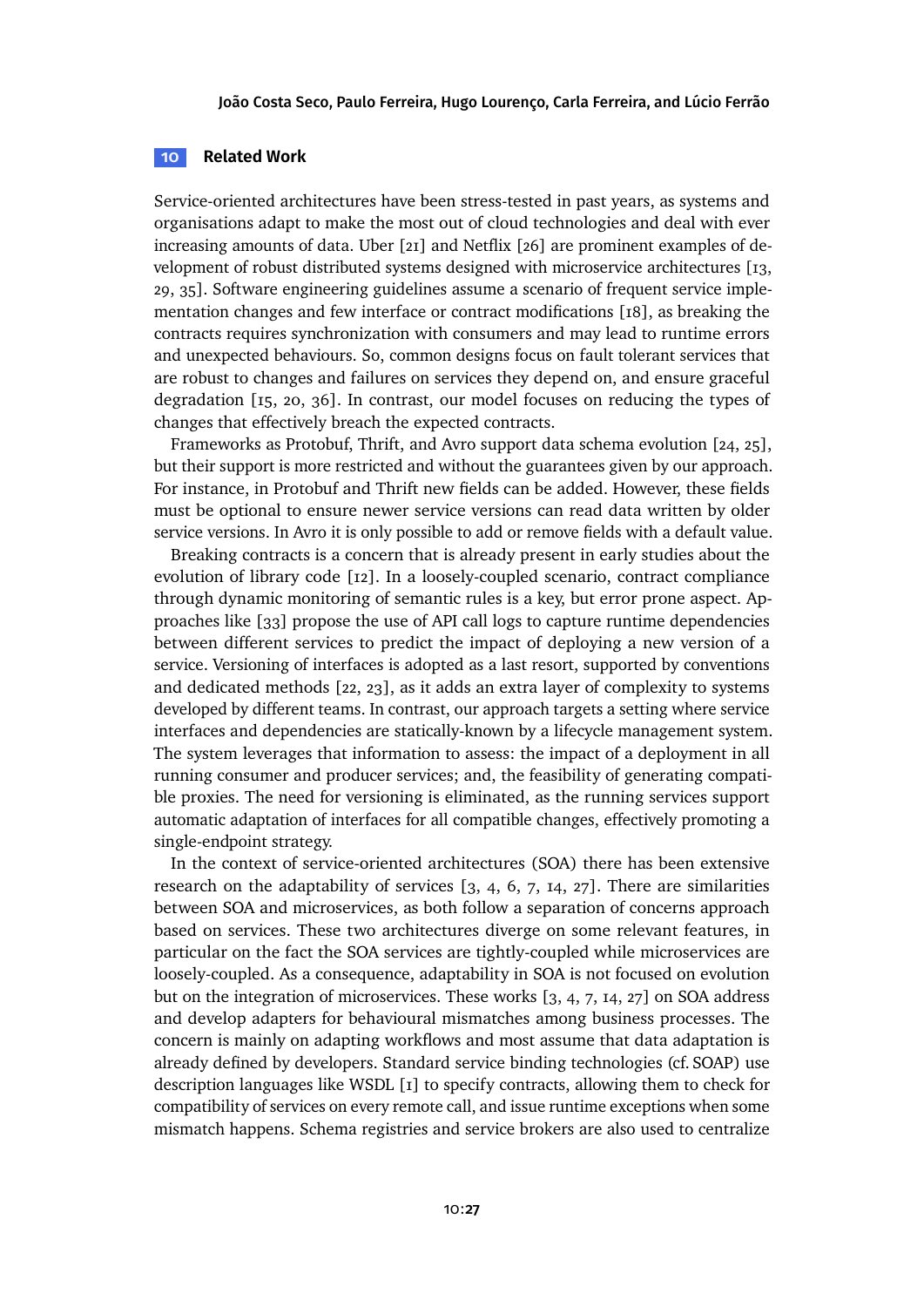and authorise changes in the service architecture. Schemas can then be checked based on version identifiers and compatibility relations just like in our case [\[22\]](#page-30-0).

Specification and documentation technologies (cf. OpenAPI) provide a foundation for tools that check contracts between services [\[32\]](#page-30-11), even at the semantic level [\[37\]](#page-31-5). Also, formal approaches applying behavioural types and static type checking ensure the soundness of service interfaces [\[9\]](#page-28-2), even in a multiparty setting. None of the above accounts for evolution and adaptation of service contracts. We aim essentially, similar to [\[10\]](#page-28-9), at tackling scenarios (and conditions) of evolution that allows one to replace one service and keep the whole system running.

### **11 Final Remarks**

We have defined a principled evolution mechanism that accounts for deployments that correspond to what should be compatible interface evolutions and nevertheless usually force the redeploy (and corresponding downtime) of consumer modules. We address the problem of service interface evolution in a loosely-coupled setting, targeting increased deployment flexibility. We present a language-based lifecycle management model for microservice-based systems that statically checks new service versions, preventing breaking deployments, and certifying the capability of the system to adapt to compatible changes. Also, the system's compatibility algorithm supports several common changes as compatible: adding, reordering and renaming fields. These compatibility scenarios are supported by a runtime adaptation protocol that generates specialised proxies for each producer, ensuring that no communication errors or data loss ever occurs. The flexibility introduced by the referred compatibility relation is framed by the automatic proxy generation. We guaranty that adaptation code is always defined for all pairs of compatible types. The soundness of the type system implies that well defined deployments don't break the system [\(theorem 1\)](#page-21-1). Our experimental evaluation [\(section 9\)](#page-22-0) shows significant improvements on the number of independent deployments in real applications that do not require intervention in consumer modules, corresponding to at least 57 % of all deployments with interface changes.

**Acknowledgements** We thank the anonymous reviewers for their comments that helped improving the paper. This work was partially supported by FCT/MCTES grants UID/CEC/04516/2013, PTDC/EEICTP/4293/2014 and PTDC/CCI-INF/32081/2017, and EU H2020 LightKone project (732505).

### **References**

<span id="page-27-0"></span>[1] "Web Services Description Language (WSDL)". In: *Encyclopedia of Social Network Analysis and Mining*. Edited by Reda Alhajj and Jon Rokne. Springer New York, 2014, page 2405. DOI: [10.1007/978-1-4614-6170-8\\_100914](https://doi.org/10.1007/978-1-4614-6170-8_100914).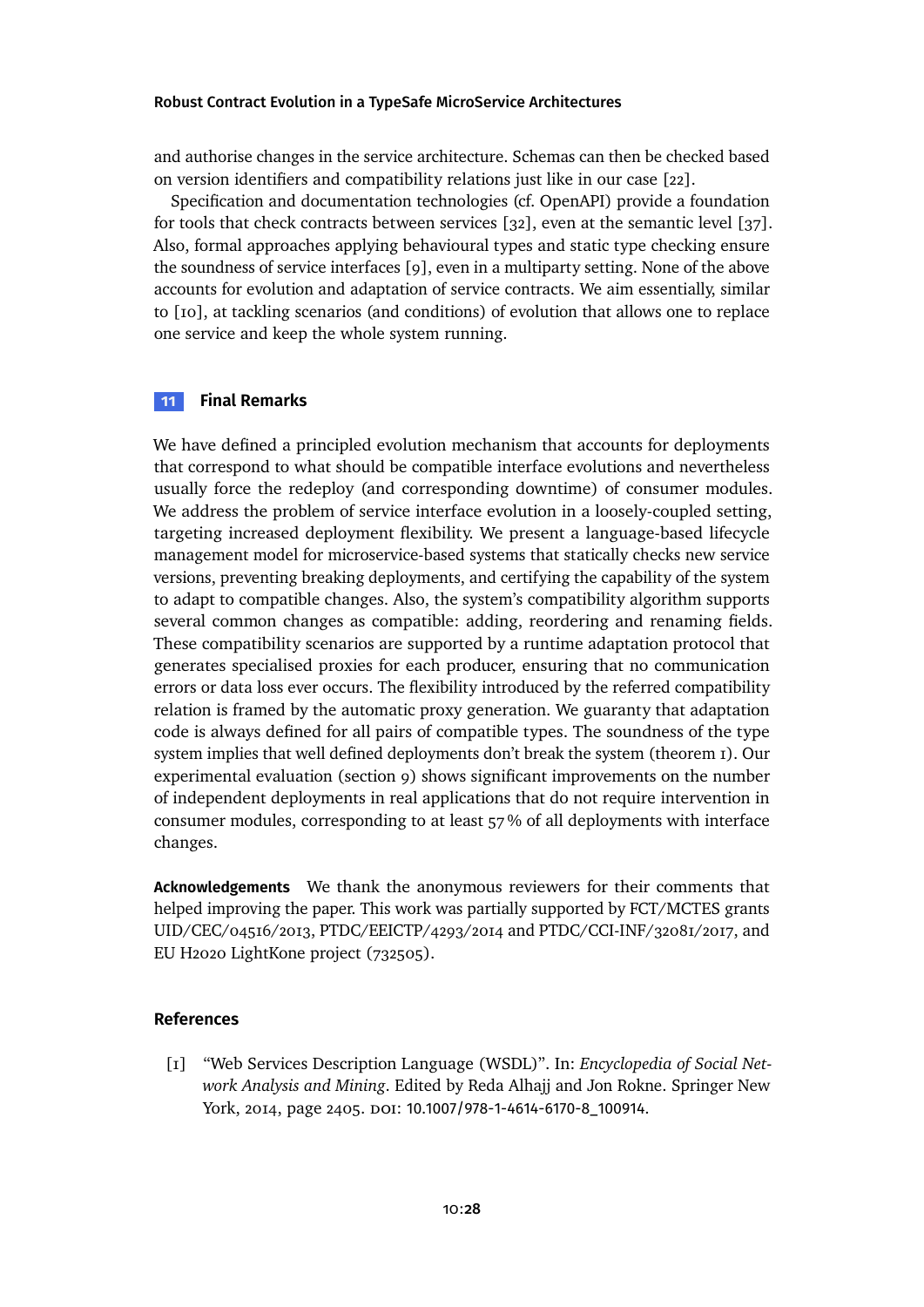- <span id="page-28-0"></span>[2] Armin Balalaie, Abbas Heydarnoori, and Pooyan Jamshidi. "Microservices Architecture Enables DevOps: Migration to a Cloud-Native Architecture". In: *IEEE Software* 33.3 (2016), pages 42–52. DOI: [10.1109/MS.2016.64](https://doi.org/10.1109/MS.2016.64).
- <span id="page-28-5"></span>[3] Boualem Benatallah, Fabio Casati, Daniela Grigori, Hamid R. Motahari Nezhad, and Farouk Toumani. "Developing Adapters for Web Services Integration". In: *Proceedings of the 17th International Conference on Advanced Information Systems Engineering, CAiSE 2005, Porto, Portugal, June 13-17, 2005*. 2005, pages 415–429. doi: [10.1007/11431855\\_29](https://doi.org/10.1007/11431855_29).
- <span id="page-28-6"></span>[4] Boualem Benatallah, Fabio Casati, and Farouk Toumani. "Representing, analysing and managing Web service protocols". In: *Data & Knowledge Engineering* 58.3 (2006), pages 327-357. DOI: [10.1016/j.datak.2005.07.006](https://doi.org/10.1016/j.datak.2005.07.006).
- <span id="page-28-1"></span>[5] Benjamin Benni, Sébastien Mosser, Philippe Collet, and Michel Riveill. "Supporting micro-services deployment in a safer way: a static analysis and automated rewriting approach". In: *Proceedings of the 33rd Annual ACM Symposium on Applied Computing, SAC 2018, Pau, France, April 09-13, 2018*. 2018, pages 1706– 1715. doi: [10.1145/3167132.3167314](https://doi.org/10.1145/3167132.3167314).
- <span id="page-28-7"></span>[6] Lucas Bordeaux, Gwen Salaün, Daniela Berardi, and Massimo Mecella. "When are Two Web Services Compatible?" In: *Proceedings of the 5th International Workshop on Technologies for E-Services, TES 2004, Toronto, Canada, August 29-30, 2004, Revised Selected Papers*. 2004, pages 15–28. doi: [10.1007/978-3-540-](https://doi.org/10.1007/978-3-540-31811-8_2) [31811-8\\_2](https://doi.org/10.1007/978-3-540-31811-8_2).
- <span id="page-28-8"></span>[7] Antonio Brogi and Razvan Popescu. "Automated Generation of BPEL Adapters". In: *Proceedings of the 4th International Conference on Service-Oriented Computing, ICSOC 2006, Chicago, IL, USA, December 4-7, 2006. 2006, pages 27–39. DOI:* [10.1007/11948148\\_3](https://doi.org/10.1007/11948148_3).
- <span id="page-28-3"></span>[8] Luı́s Caires and João Costa Seco. "The Type Discipline of Behavioral Separation". In: *Proceedings of the 40th Annual ACM SIGPLAN-SIGACT Symposium on Principles of Programming Languages, POPL 2013*. Rome, Italy: ACM, 2013, pages 275-286. ISBN: 978-I-4503-I832-7. DOI: [10.1145/2429069.2429103](https://doi.org/10.1145/2429069.2429103).
- <span id="page-28-2"></span>[9] Luı́s Caires and Hugo Torres Vieira. "Conversation Types". In: *Proceedings of the 18th European Symposium on Programming Languages and Systems, ESOP 2009, York, UK, March 22-29, 2009*. 2009, pages 285–300. doi: [10.1007/978-3-](https://doi.org/10.1007/978-3-642-00590-9_21) [642-00590-9\\_21](https://doi.org/10.1007/978-3-642-00590-9_21).
- <span id="page-28-9"></span>[10] Giuseppe Castagna, Nils Gesbert, and Luca Padovani. "A theory of contracts for Web services". In: *ACM Transactions on Programming Languages and Systems* 31.5 (2009), 19:1–19:61. doi: [10.1145/1538917.1538920](https://doi.org/10.1145/1538917.1538920).
- <span id="page-28-4"></span>[11] Mariangiola Dezani-Ciancaglini, Ugo de'Liguoro, and Nobuko Yoshida. "On Progress for Structured Communications". In: *Proceedings of the 3rd Symposium on Trustworthy Global Computing, TGC 2007, Sophia-Antipolis, France, November 5-6, 2007, Revised Selected Papers*. 2007, pages 257–275. doi: [10.1007/978-3-540-](https://doi.org/10.1007/978-3-540-78663-4_18) [78663-4\\_18](https://doi.org/10.1007/978-3-540-78663-4_18).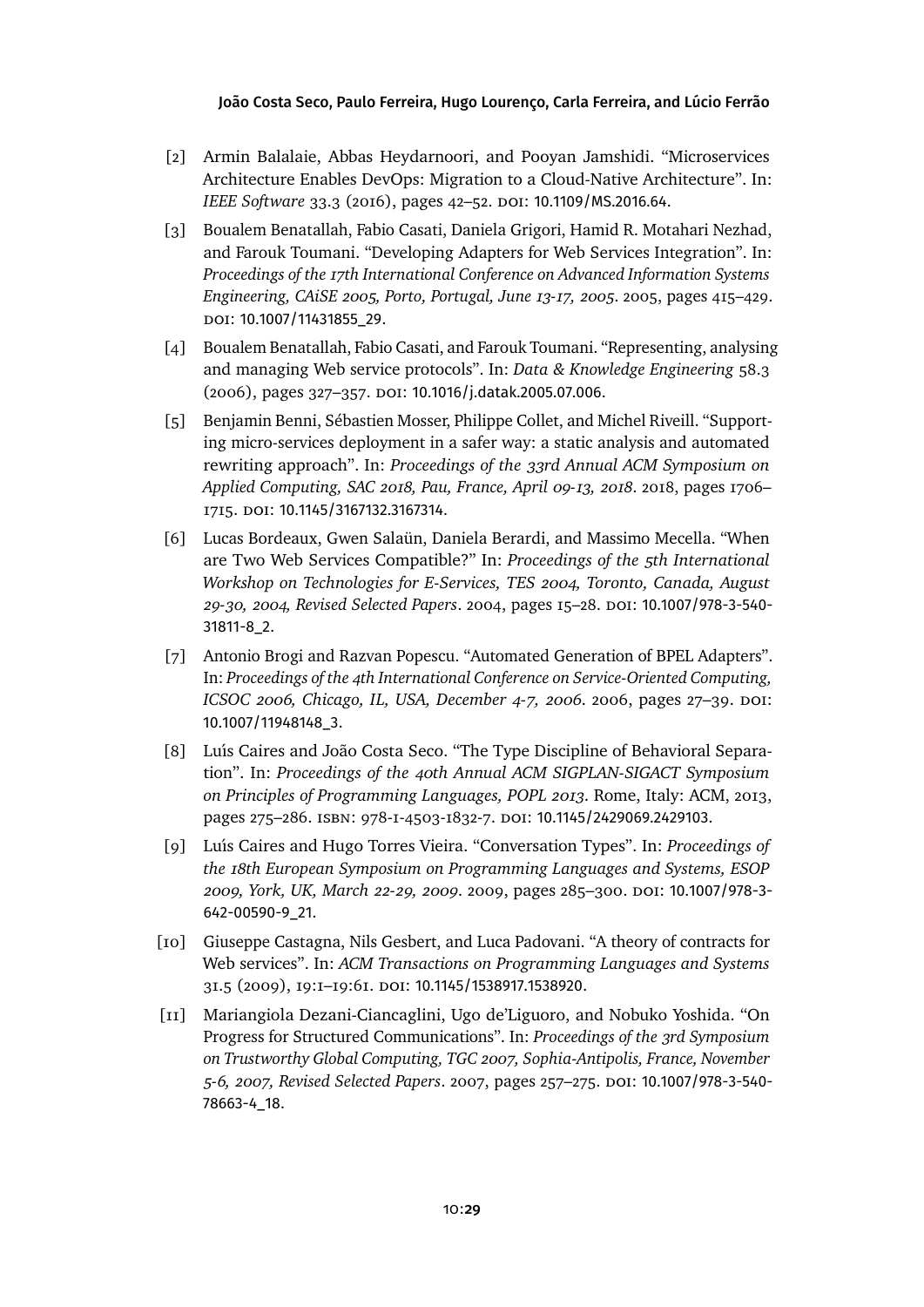- <span id="page-29-8"></span>[12] Danny Dig and Ralph Johnson. "The Role of Refactorings in API Evolution". In: *Proceedings of the 21st IEEE International Conference on Software Maintenance, CSM 2005*. Washington, DC, USA: IEEE Computer Society, 2005, pages 389–398. isbn: 0-7695-2368-4. doi: [10.1109/ICSM.2005.90](https://doi.org/10.1109/ICSM.2005.90).
- <span id="page-29-4"></span>[13] Nicola Dragoni, Saverio Giallorenzo, Alberto Lluch-Lafuente, Manuel Mazzara, Fabrizio Montesi, Ruslan Mustafin, and Larisa Safina. "Microservices: Yesterday, Today, and Tomorrow". In: *Present and Ulterior Software Engineering*. Springer Berlin Heidelberg, 2017, pages 195-216. DOI: [10.1007/978-3-319-67425-4\\_12](https://doi.org/10.1007/978-3-319-67425-4_12).
- <span id="page-29-9"></span>[14] Marlon Dumas, Murray Spork, and Kenneth Wang. "Adapt or Perish: Algebra and Visual Notation for Service Interface Adaptation". In: *Proceedings of the 4th International Conference on Business Process Management, BPM 2006, Vienna,* Austria, September 5-7, 2006. 2006, pages 65-80. DOI: [10.1007/11841760\\_6](https://doi.org/10.1007/11841760_6).
- <span id="page-29-6"></span>[15] Carla Ferreira, Ivan Lanese, António Ravara, Hugo Torres Vieira, and Gianluigi Zavattaro. "Advanced Mechanisms for Service Combination and Transactions". In: *Rigorous Software Engineering for Service-Oriented Systems - Results of the SENSORIA Project on Software Engineering for Service-Oriented Computing*. Springer Berlin Heidelberg, 2011, pages 302-325. DOI: [10.1007/978-3-642-20401-](https://doi.org/10.1007/978-3-642-20401-2_14) [2\\_14](https://doi.org/10.1007/978-3-642-20401-2_14).
- <span id="page-29-2"></span>[16] Roy Thomas Fielding. "Architectural Styles and the Design of Network-Based Software Architectures". PhD thesis. University of California, Irvine, 2000. isbn: 0-599-87118-0.
- <span id="page-29-1"></span>[17] Cloud Foundry Foundation. Open Service Broker API. 2016. URL: [https://www.](https://www.openservicebrokerapi.org/) [openservicebrokerapi.org/](https://www.openservicebrokerapi.org/) (visited on 2020-01-31).
- <span id="page-29-5"></span>[18] Martin Fowler and James Lewis. *Microservices*. 2014. url: [http://martinfowler.](http://martinfowler.com/articles/microservices.html) [com/articles/microservices.html](http://martinfowler.com/articles/microservices.html) (visited on 2020-01-31).
- <span id="page-29-0"></span>[19] Yu Gan, Yanqi Zhang, Dailun Cheng, Ankitha Shetty, Priyal Rathi, Nayan Katarki, Ariana Bruno, Justin Hu, Brian Ritchken, Brendon Jackson, Kelvin Hu, Meghna Pancholi, Yuan He, Brett Clancy, Chris Colen, Fukang Wen, Catherine Leung, Siyuan Wang, Leon Zaruvinsky, Mateo Espinosa, Rick Lin, Zhongling Liu, Jake Padilla, and Christina Delimitrou. "An Open-Source Benchmark Suite for Microservices and Their Hardware-Software Implications for Cloud & Edge Systems". In: *Proceedings of the 24th International Conference on Architectural Support for Programming Languages and Operating Systems, ASPLOS 2019, Providence, RI, USA, April 13-17, 2019*. 2019, pages 3–18. doi: [10.1145/3297858.](https://doi.org/10.1145/3297858.3304013) [3304013](https://doi.org/10.1145/3297858.3304013).
- <span id="page-29-7"></span>[20] Dong Guo, Wei Wang, Guosun Zeng, and Zerong Wei. "Microservices Architecture Based Cloudware Deployment Platform for Service Computing". In: *Proceedings of the 2016 IEEE Symposium on Service-Oriented System Engineering, SOSE 2016, Oxford, United Kingdom, March 29 - April 2, 2016*. 2016, pages 358– 363. doi: [10.1109/SOSE.2016.22](https://doi.org/10.1109/SOSE.2016.22).
- <span id="page-29-3"></span>[21] Todd Hoff. *Lessons Learned From Scaling Uber To 2000 Engineers, 1000 Services, And 8000 Git Repositories*. 2016. url: [http://highscalability.com/blog/2016/10/](http://highscalability.com/blog/2016/10/12/lessons-learned-from-scaling-uber-to-2000-engineers-1000-ser.html) [12/lessons-learned-from-scaling-uber-to-2000-engineers-1000-ser.html](http://highscalability.com/blog/2016/10/12/lessons-learned-from-scaling-uber-to-2000-engineers-1000-ser.html).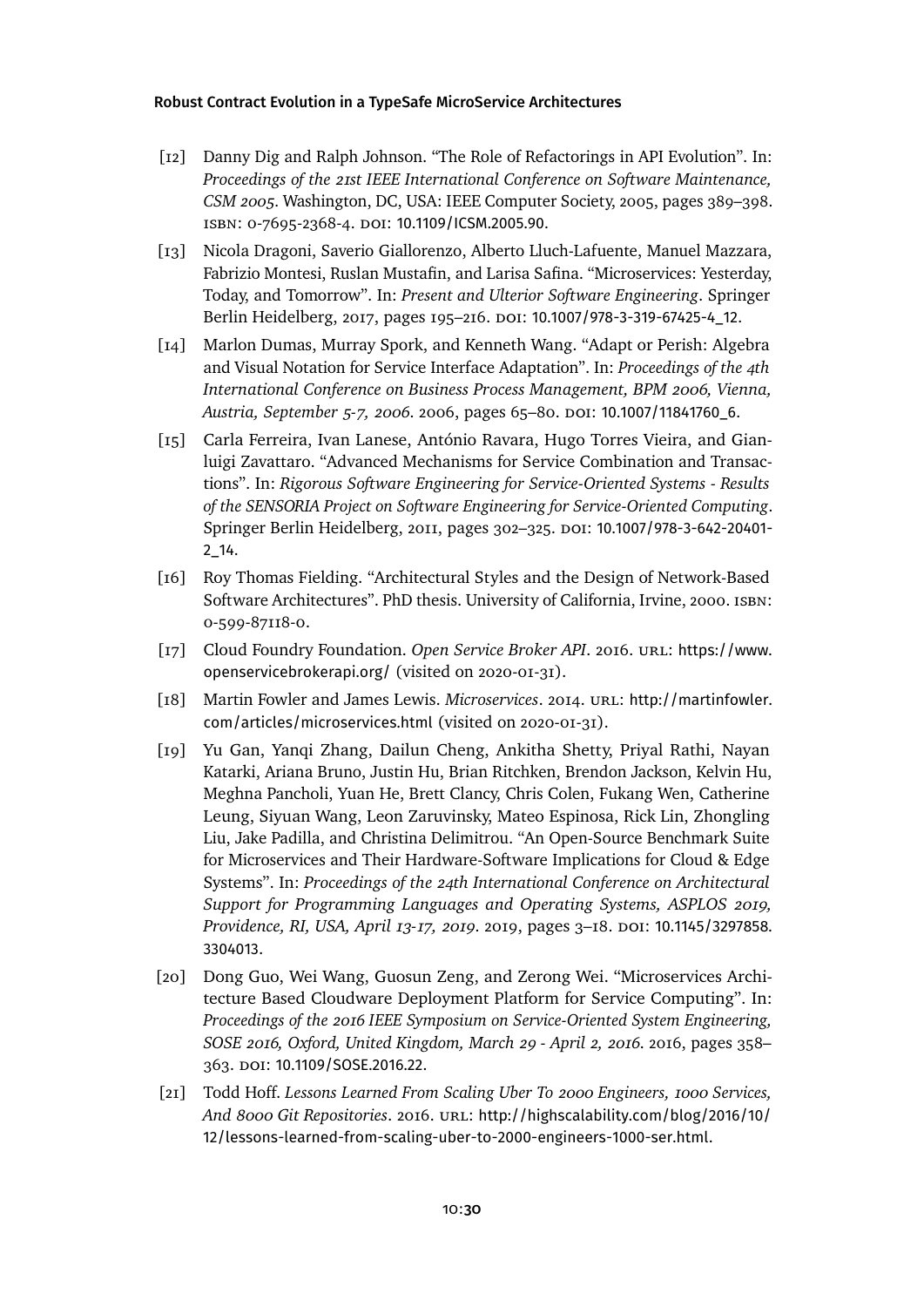- <span id="page-30-0"></span>[22] Petr Hosek and Cristian Cadar. "Safe software updates via multi-version execution". In: *Proceedings of the 35th International Conference on Software Engineering, ICSE 2013, San Francisco, CA, USA, May 18-26, 2013*. 2013, pages 612–621. doi: [10.1109/ICSE.2013.6606607](https://doi.org/10.1109/ICSE.2013.6606607).
- <span id="page-30-1"></span>[23] Piotr Kaminski, Hausi Müller, and Marin Litoiu. "A Design for Adaptive Web Service Evolution". In: *Proceedings of the 2006 International Workshop on Selfadaptation and Self-managing Systems, SEAMS 2006*. Shanghai, China: ACM, 2006, pages 86–92. isbn: 1-59593-403-0. doi: [10.1145/1137677.1137694](https://doi.org/10.1145/1137677.1137694).
- <span id="page-30-7"></span>[24] Martin Kleppmann. *Designing Data-Intensive Applications: The Big Ideas Behind Reliable, Scalable, and Maintainable Systems*. O'Reilly, 2016. isbn: 978-1-4493- 7332-0.
- <span id="page-30-8"></span>[25] Martin Kleppmann. *Schema evolution in Avro, Protocol Buffers and Thrift*. 2012. url: [https://martin.kleppmann.com/2012/12/05/schema-evolution-in-avro](https://martin.kleppmann.com/2012/12/05/schema-evolution-in-avro-protocol-buffers-thrift.html)[protocol-buffers-thrift.html](https://martin.kleppmann.com/2012/12/05/schema-evolution-in-avro-protocol-buffers-thrift.html) (visited on 2020-01-31).
- <span id="page-30-5"></span>[26] Tony Mauro. *Adopting Microservices at Netflix: Lessons for Architectural Design*. 2015. url: [https://www.nginx.com/blog/microservices-at-netflix-architectural](https://www.nginx.com/blog/microservices-at-netflix-architectural-best-practices/)[best-practices/](https://www.nginx.com/blog/microservices-at-netflix-architectural-best-practices/).
- <span id="page-30-10"></span>[27] Hamid R. Motahari Nezhad, Boualem Benatallah, Axel Martens, Francisco Curbera, and Fabio Casati. "Semi-automated adaptation of service interactions". In: *Proceedings of the 16th International Conference on World Wide Web, WWW* 2007, Banff, Alberta, Canada, May 8-12, 2007. 2007, pages 993-1002. DOI: [10.1145/1242572.1242706](https://doi.org/10.1145/1242572.1242706).
- <span id="page-30-2"></span>[28] Netflix. *Eureka.* 2014. URL: <https://github.com/Netflix/eureka/> (visited on 2020-01-31).
- <span id="page-30-6"></span>[29] Sam Newman. *Building microservices - designing fine-grained systems, 1st Edition*. O'Reilly, 2015. isbn: 978-1-4919-5035-7.
- <span id="page-30-3"></span>[30] OutSystems. *The OutSystems Platform*. 2019. url: [https://success.outsystems.](https://success.outsystems.com/Documentation/11) [com/Documentation/11](https://success.outsystems.com/Documentation/11) (visited on 2020-01-31).
- <span id="page-30-4"></span>[31] Mike P. Papazoglou and Willem-Jan van den Heuvel. "Service oriented architectures: approaches, technologies and research issues". In: *VLDB Journal* 16.3 (2007), pages 389–415. doi: [10.1007/s00778-007-0044-3](https://doi.org/10.1007/s00778-007-0044-3).
- <span id="page-30-11"></span>[32] RAML Workgroup. *RAML Version 1.0: RESTful API Modeling Language*. url: [https://github.com/raml-org/raml-spec/blob/master/versions/raml-10/raml-](https://github.com/raml-org/raml-spec/blob/master/versions/raml-10/raml-10.md/)[10.md/](https://github.com/raml-org/raml-spec/blob/master/versions/raml-10/raml-10.md/).
- <span id="page-30-9"></span>[33] Adalberto R. Sampaio, Harshavardhan Kadiyala, Bo Hu, John Steinbacher, Tony Erwin, Nelson S. Rosa, Ivan Beschastnikh, and Julia Rubin. "Supporting Microservice Evolution". In: *Proceedings of the 33rd IEEE International Conference on Software Maintenance and Evolution, ICSME 2017, Shanghai, China, September 17-22, 2017*. 2017, pages 539–543. doi: [10.1109/ICSME.2017.63](https://doi.org/10.1109/ICSME.2017.63).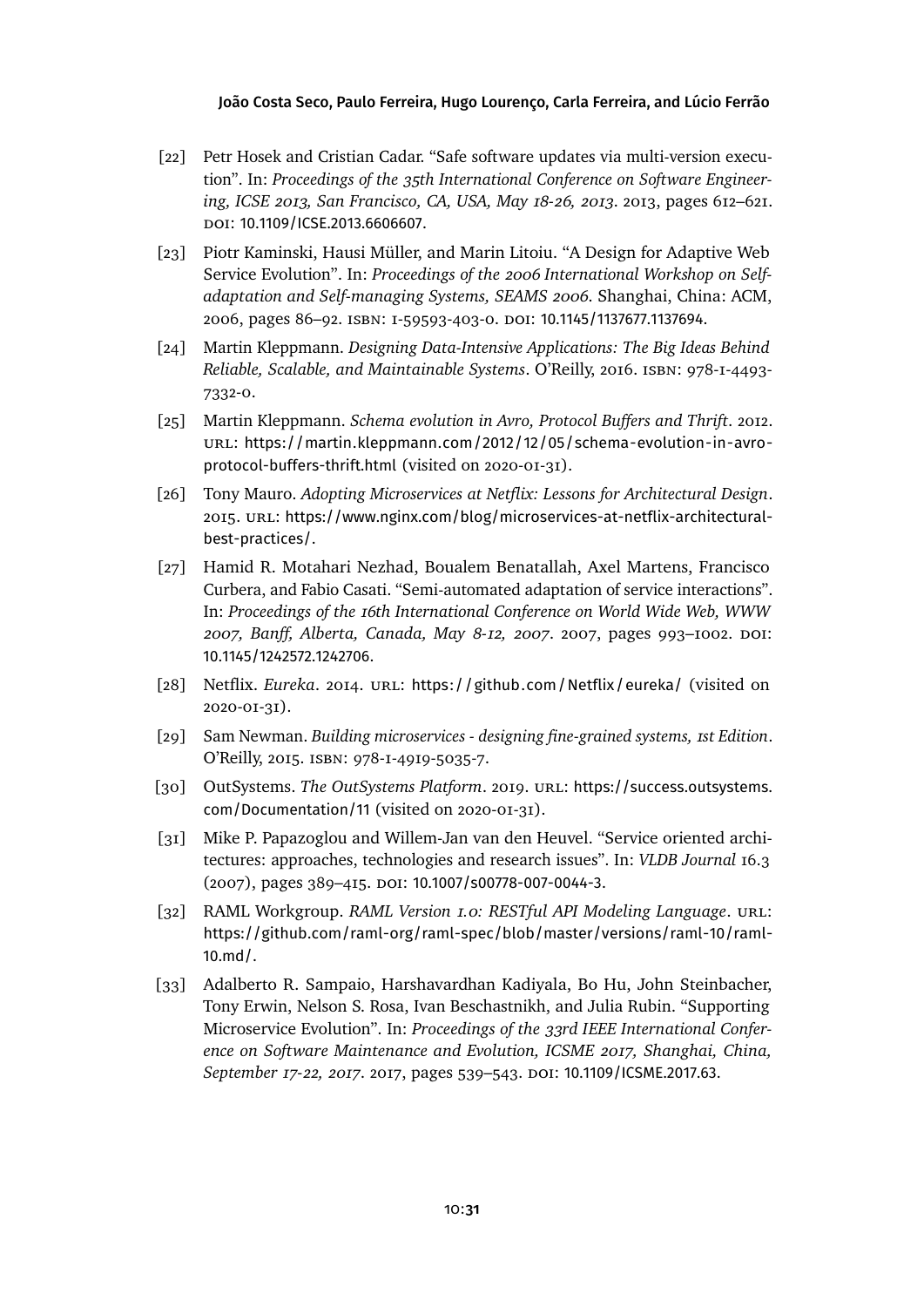- <span id="page-31-1"></span>[34] João Costa Seco and Luís Caires. "Types for Dynamic Reconfiguration". In: *Proceedings of the 15th European Symposium on Programming Languages and Systems, ESOP 2006, Vienna, Austria, March 27-28, 2006*. 2006, pages 214–229. DOI: 10.1007/11693024 15.
- <span id="page-31-3"></span>[35] Davide Taibi, Valentina Lenarduzzi, and Claus Pahl. "Architectural Patterns for Microservices: A Systematic Mapping Study". In: *Proceedings of the 8th International Conference on Cloud Computing and Services Science, CLOSER 2018, Funchal, Madeira, Portugal, March 19-21, 2018*. 2018, pages 221–232. doi: [10.5220/0006798302210232](https://doi.org/10.5220/0006798302210232).
- <span id="page-31-4"></span>[36] Giovanni Toffetti, Sandro Brunner, Martin Blöchlinger, Florian Dudouet, and Andrew Edmonds. "An architecture for self-managing microservices". In: *Proceedings of the 1st International Workshop on Automated Incident Management in Cloud, AIMC@EuroSys 2015, Bordeaux, France, April 21, 2015*. 2015, pages 19–24. doi: [10.1145/2747470.2747474](https://doi.org/10.1145/2747470.2747474).
- <span id="page-31-5"></span>[37] Vasco T. Vasconcelos, Francisco Martins, Antónia Lopes, and Nuno Burnay. "HeadREST: A Specification Language for RESTful APIs". In: *Models, Languages, and Tools for Concurrent and Distributed Programming - Essays Dedicated to Rocco De Nicola on the Occasion of His 65th Birthday.* 2019, pages 428–434. DOI: [10.1007/978-3-030-21485-2\\_23](https://doi.org/10.1007/978-3-030-21485-2_23).
- <span id="page-31-0"></span>[38] Hugo Torres Vieira, Luı́s Caires, and João Costa Seco. "The Conversation Calculus: A Model of Service-Oriented Computation". In: *Proceedings of the 17th European Symposium on Programming Languages and Systems, ESOP 2008,* Budapest, Hungary, March 29-April, 2008. 2008, pages 269–283. DOI: [10.1007/978-](https://doi.org/10.1007/978-3-540-78739-6_21) [3-540-78739-6\\_21](https://doi.org/10.1007/978-3-540-78739-6_21).
- <span id="page-31-2"></span>[39] Andrew K. Wright and Matthias Felleisen. "A Syntactic Approach to Type Soundness". In: *Information and Computation* 115.1 (1994), pages 38–94. DOI: [10.1006/inco.1994.1093](https://doi.org/10.1006/inco.1994.1093).